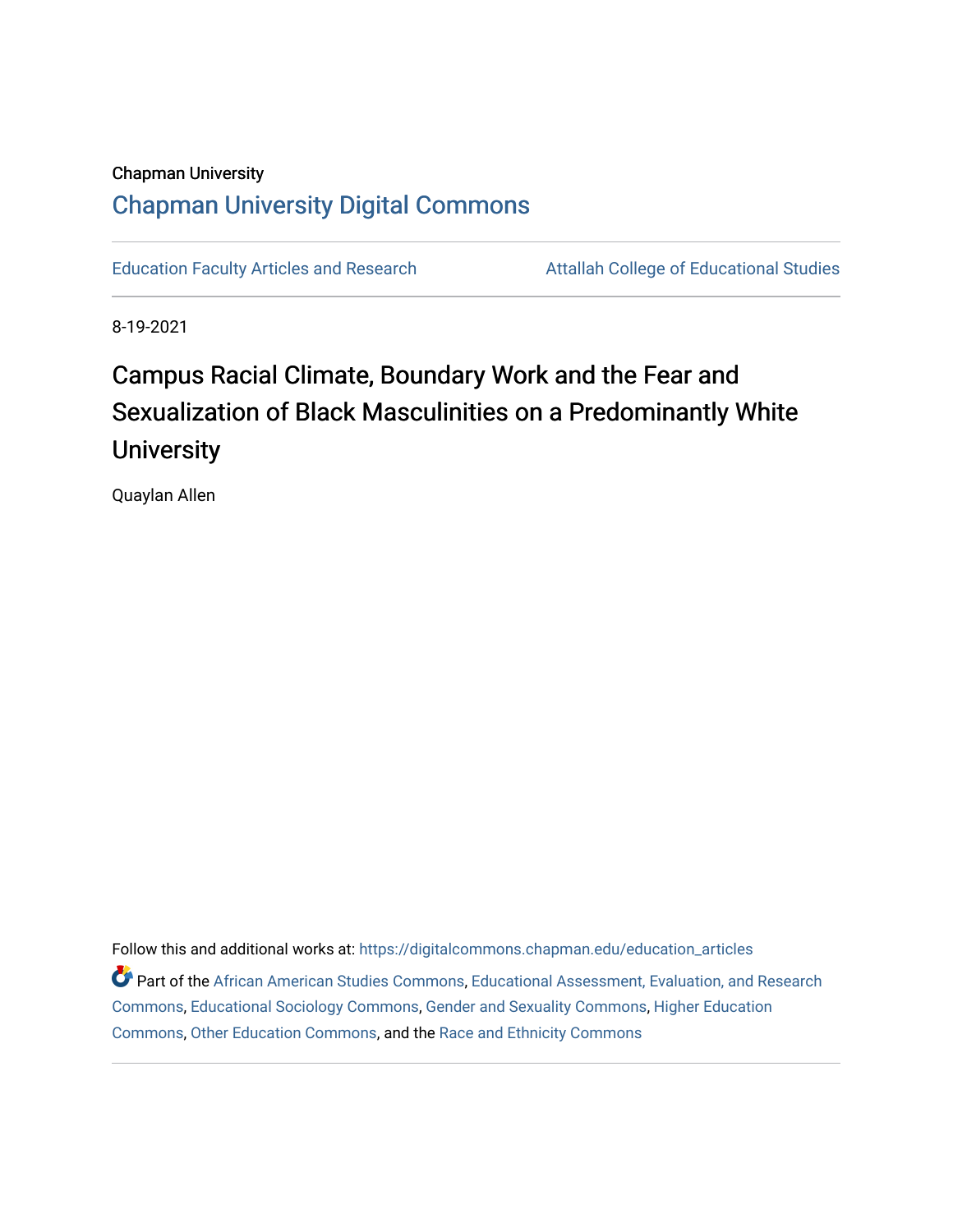### Campus Racial Climate, Boundary Work and the Fear and Sexualization of Black Masculinities on a Predominantly White University

#### **Comments**

This is a pre-copy-editing, author-produced PDF of an article accepted for publication in Men and Masculinities in 2021 following peer review. The definitive publisher-authenticated version is available online at [https://doi.org/10.1177/1097184X211039002.](https://doi.org/10.1177/1097184X211039002)

Copyright The author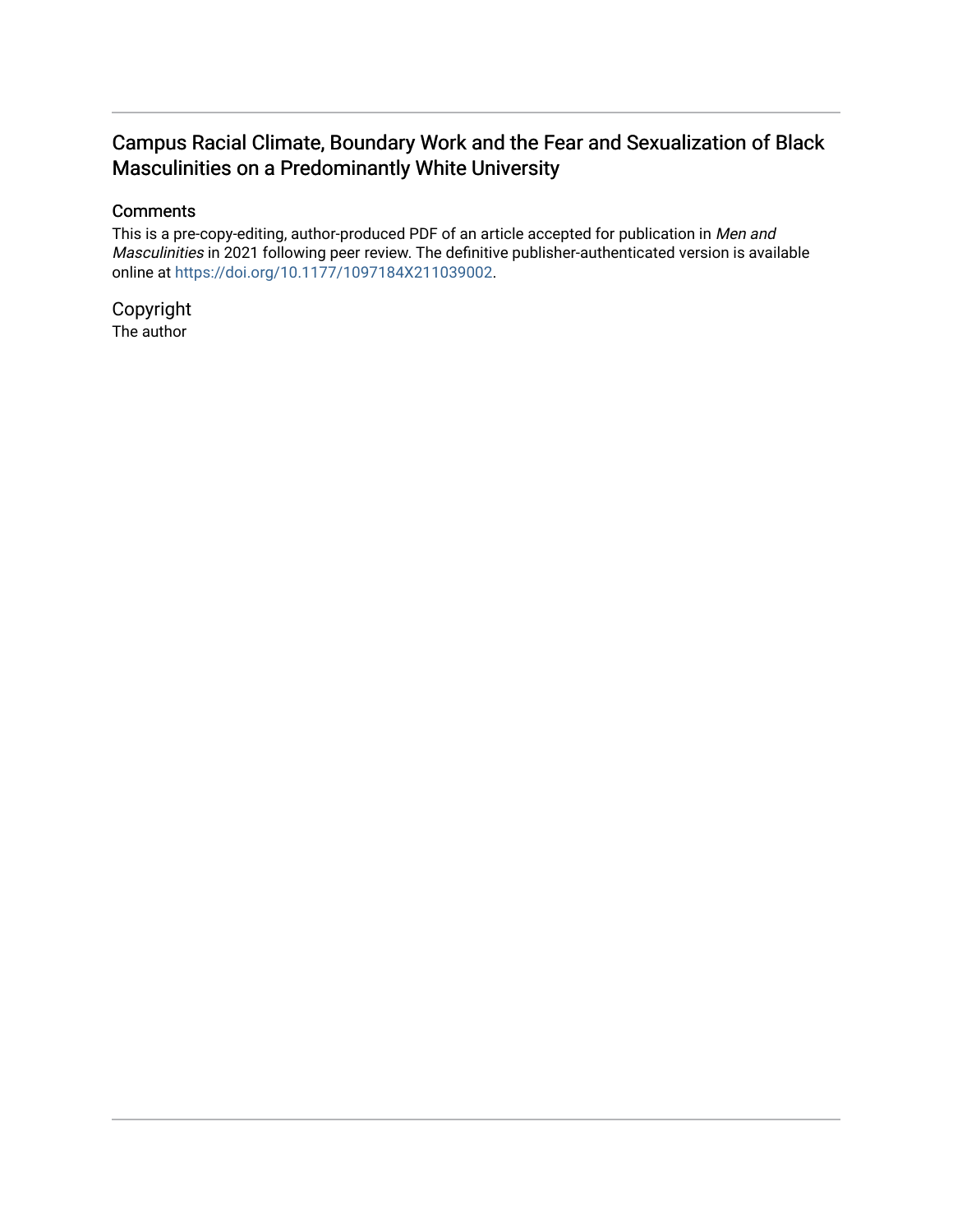## **Campus Racial Climate, Boundary Work and the Fear and Sexualization of Black Masculinities on a Predominantly White University**

#### **Abstract**

This paper presents data from a study of Black men and masculinities at a predominantly White university. I argue that the campus racial climate on predominantly White universities are important sites of boundary work where fear and sexualization of Black masculinities are normalized in ways that shape Black men's social relations on college campuses. In doing so, I will share narrative data of how Black male college students perceive the campus racial climate, with a focus on how they are feared and sexualized in predominantly White spaces. I also analyze the ways in which they managed race, gender and sexuality within school spaces, and situate their gendered performances within the context of the boundary work of the university. Attention will be given to their agency in how they respond to White fears and sexualization of Black men.

Key words: Black males, campus racial climate, masculinities, sexualities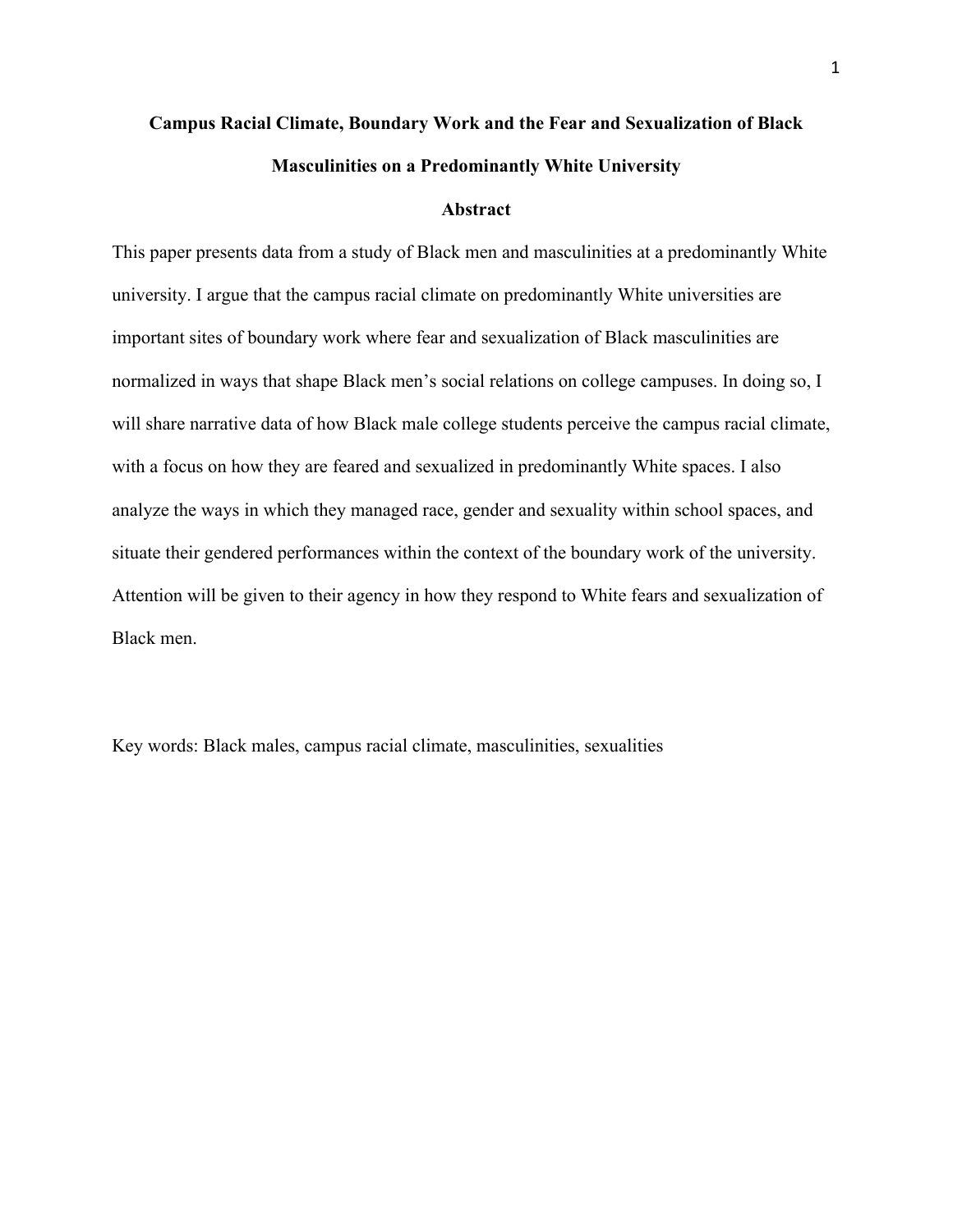## **Campus Racial Climate, Boundary Work and the Fear and Sexualization of Black Masculinities on a Predominantly White University**

#### **Introduction**

Research on higher education has increasingly focused on examining the campus racial climate on predominantly White institutions (PWI) and its impact on the educational experiences of students of color (Fischer, 2010; Harper & Hurtado, 2007; Henry, Fowler, & West, 2011; Johnson, 2012; Park, 2014). Black male enrollment in institutions of higher education continues to increase, and many will attend PWIs that have campus racial climates described as being racially hostile to students of color (Feagin, Vera, & Imani, 1996; Harper, Smith, & Davis, 2016; Hurtado, 2015). Campus racial climate refers to the overall racial environment of the university, which might include its racial composition, curricular and co-curricular diversity, the frequency of racial incidents and the institutions response to racial inequities (Harper & Hurtado, 2007; Hurtado, 2015; Solorzano, Ceja, & Yosso, 2000). A poor racial climate negatively impacts the academic opportunity and success of Black students (Smith, Hung, & Franklin, 2011; Steele, 1997), and Black students attending PWIs regularly report negative racialized experiences and campus climates (W. G. Harris, 2003; Solorzano, Ceja, & Yosso, 2000; Tynes, Rose, & Markoe, 2013).

Many of these experiences exist at a particular intersection of race and gender for Black men, where they are marginalized because they are Black and male. The xenophobia of the Black male body contributes to how Black men continue to be positioned in social and political discourses as a threat to society, unintelligent, hypermasculine and aggressive, and their bodies are sexualized and fetishized (Alexander, 2012; Fanon, 1967; hooks, 2003; Saint-Aubin, 2002).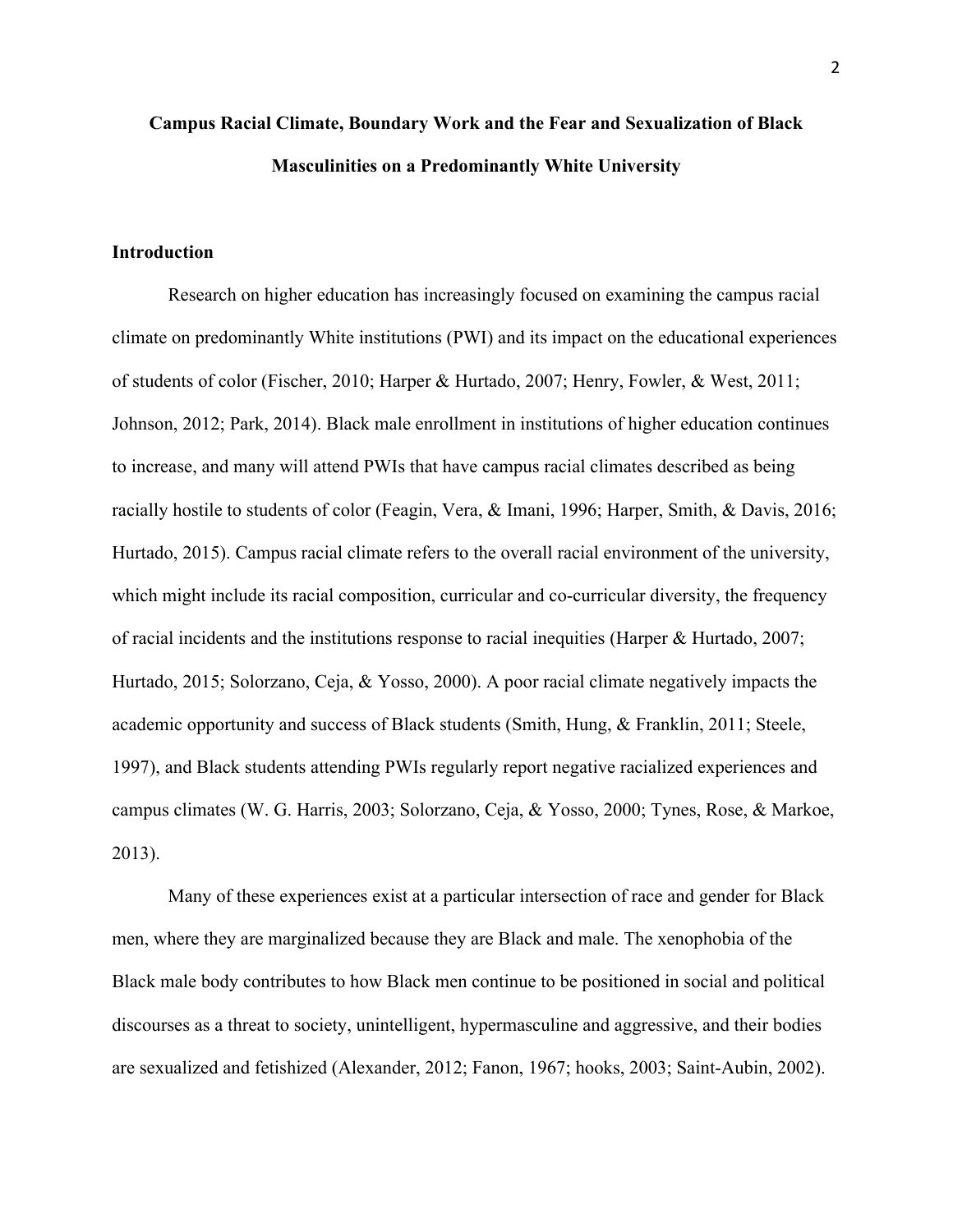These discourses of fear and sexualization play out, and are perpetuated through, ideological institutions such as schools (Althusser, 2006; Smith, Allen, & Danley, 2007). Universities in particular, are contested institutions of social and cultural reproduction (Bourdieu, 1977), and as specific sites of racial and gender socialization and reproduction, universities are locations in which Black masculinities are learned and practiced within dominant discourses of Black male pathology (Dancy, 2011; Strayhorn & Tillman-Kelly, 2013). Many Black men attending PWIs will then learn and perform gender within poor campus racial climates.

For instance, Black men attending PWIs often have their presence on campus questioned by others and are made to feel invisible in campus spaces (Lewis, Chesler, & Forman, 2000; Smith et al., 2007; Turner, 1994). They are often feared and avoided by students and faculty, and are subject to hypersurveillance and over-policing on campus (Smith et al., 2007; Solorzano et al., 2000; Wilkins, 2012b). Within the classroom, Black men are academically stereotyped and assumed to be less intelligent than their classmates and are often avoided by their peers during group projects (Fischer, 2007; Gleditsch & Berg, 2017; Solorzano et al., 2000). Furthermore, research shows that White faculty tend to hold lower academic expectations for Black males, and limit their interactions with Black male students (Comeaux, 2013; Harper, 2009; Kim, 2010). Additionally, Black men on campus are often assumed to be cisgender, heterosexual and athletes, and gay Black men have described how racism, homophobia, and heteronormativity intersect in particular ways that inform their educational experiences and sense of belonging (W. G. Harris, 2003; Nadal et al., 2011; Strayhorn & Tillman-Kelly, 2013; Wilkins, 2012b; Woodford, Howell, Kulick, & Silverschanz, 2013). Moreover, White students who assume Black male sexual prowess, desire and seek out sexual experiences specifically with Black males based on these presumptions (Wilkins, 2012b).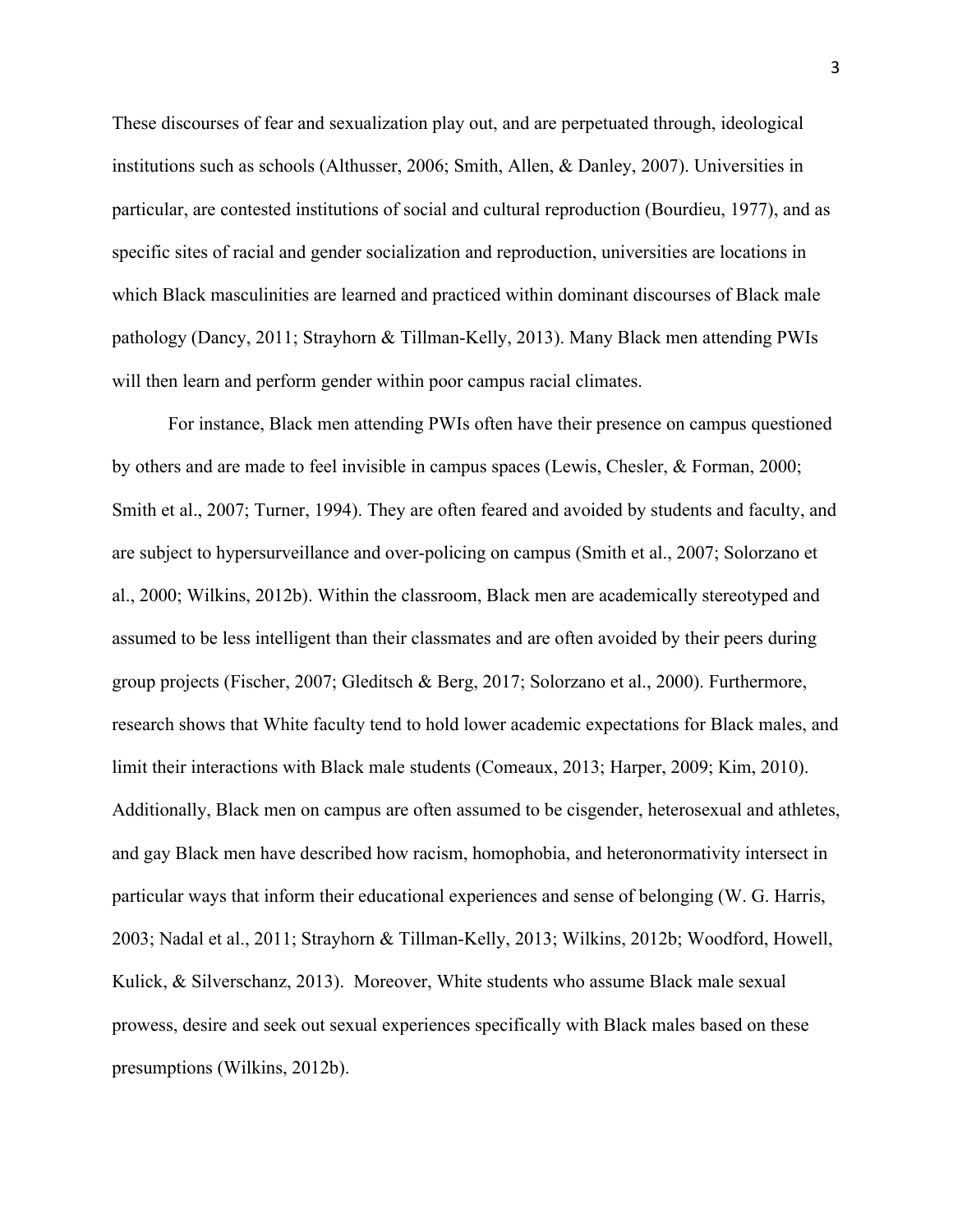A poor racial climate in which Black men experience these types of racial discrimination sets the context in which dominant ideologies of Black masculinities are imposed, and where ontological installments of gender play out. Thus a poor racial climate not only impacts Black men's sense of belonging, school engagement and educational opportunity, but also contributes to the gender socialization of Black college men, and the reproduction of racial inequalities through schooling (Harper & Hurtado, 2007; Smith et al., 2007).

In this paper, I argue that the campus racial climate on PWIs are important sites of boundary work where fear and sexualization of Black masculinities are normalized in ways that shape Black men's social relations on college campuses. In doing so, I will share narrative data of how Black male college students perceive the campus racial climate, with a focus on how they are feared and sexualized in predominantly White spaces. I also analyze the ways in which they managed race, gender and sexuality within school spaces, and situate their gendered performances within the context of the boundary work of the university. Attention will be given to their agency in how they respond to White fears and sexualization of Black men.

#### **Black Masculinities and Boundary work**

Scholars argue that gender is a socially constructed concept that is informed by dominant regimes of truth and relationships to power (Butler, 1988; Gardiner, 2005). As a collection of performances and practices, gender is brought into being performatively (1988), which is to say that gender is discursively constructed, and involves the repetition, citation and iterability of particular dominant gender norms. These dominant norms inform how masculinities are produced, which masculinities are acknowledged over others, and how men might take up or subvert such gender expectations (Brickell, 2005; Whitehead & Barrett, 2001).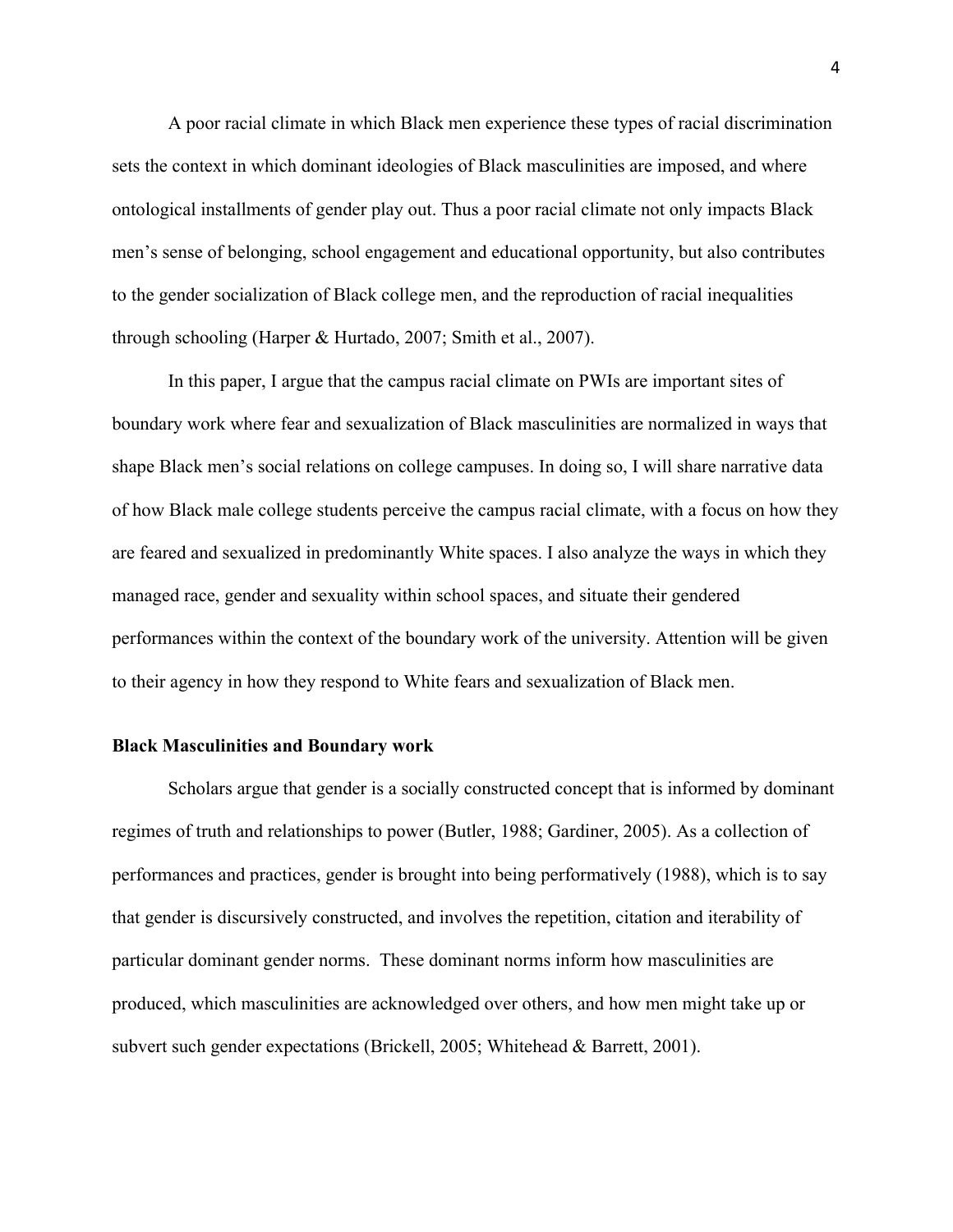For Black men in America, racism is endemic to everyday life and discourse, thus they will perform gender within particular racialized regimes of truth (Foucault, 1979; Hall, Critcher, Jefferson, Clarke, & Robert, 1978; hooks, 2003). Black men are both idolized and feared, and as the racialized 'other', their polemical bodies are seen as both a threat and a commodity to a White, patriarchal, capitalist society (Entman & Rojecki, 2000; Saint-Aubin, 2002; White, 2011). Though Black men have agency in their masculine expressions, they are also expressively constrained by the endemicity of racism and the correlative dominant discourses of Black male identity that might limit when and where Black men can perform certain masculinities.

Furthermore, as a discursive practice, gender is learned and practiced across various locations, including socializing institutions such as schools. Universities in particular, are important sites in which ideologies and expectations regarding gender and race are learned through the explicit and hidden curriculum of the campus racial climate and enactment of institutional norms (Harper & Harris, 2010; Margolis, 2001; Ray & Rosow, 2010; Smith et al., 2011). As such, it is important to examine PWIs and their campus racial climate as locations in which dominant normative gender expectations, and the boundary work that supports such expectations, shape social interactions among institutional actors (Barth, 1969; Gerson & Peiss, 1985; Lamont & Molnár, 2002; Ray & Rosow, 2010).

Boundaries are important sites to analyze racial and gender relations on PWIs as boundaries mark the social spaces and contexts of Black male relations on college campuses. Boundary work distinguishes racial and gender groups from each other, and through social cues or normative assumptions, signify who is included or excluded, what boundaries can be crossed, by whom and under what conditions (Barth, 1969; Gerson & Peiss, 1985). Boundary work within educational institutions contributes to inequitable stratification as racial and gender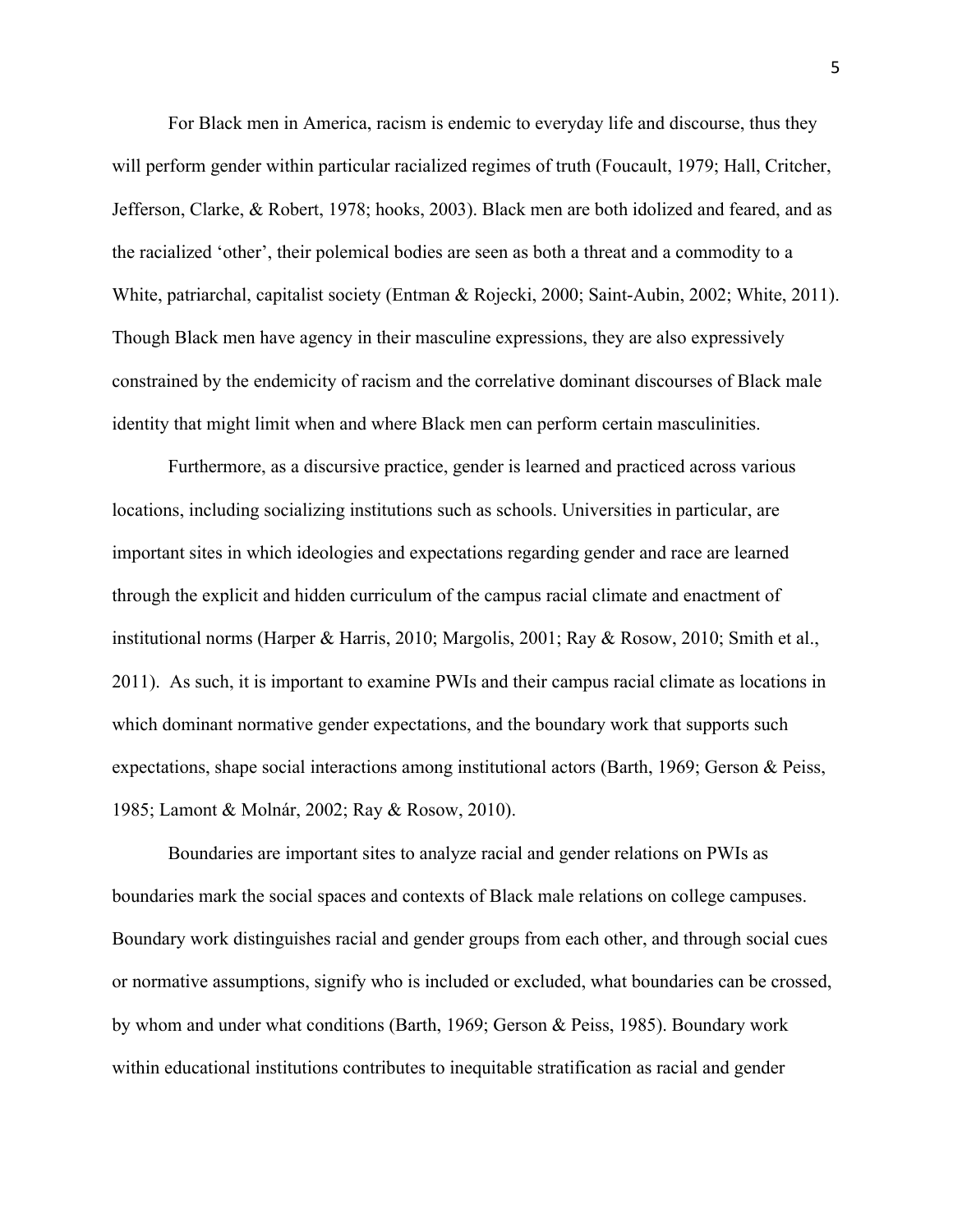boundary work can serve to exclude Black men from particular educational and social opportunities (Lamont & Molnár, 2002; Pachucki, Pendergrass, & Lamont, 2007). Research on Black college men describes how boundary work at the university shapes the social interactions of Black students through physical and symbolic cues, assumptions, and institutional arrangements that are used to determine the inclusion and exclusion of certain groups, social control over college environments, and what behaviors are more or less acceptable in particular contexts (Ray & Rosow, 2010; Wilkins, 2012a).

Such boundary work happens at PWIs and is rooted in larger racial and gender stereotypes about Black men that discursively position Black men as deviant, unintelligent, hypermasculine heterosexual, cisgender and hypersexual. This boundary work is employed in the way that Black men on PWIs are feared, avoided, and exoticized by White peers and faculty, or in the way that Black men's bodies are regulated through hypersurveillance and over-policing on campus. (Lewis et al., 2000; Smith et al., 2007; Solorzano et al., 2000; Wilkins, 2012b). Each of these experiences exemplify how boundary work shapes Black men's social interactions on campus, and happens through anti-Black racism that symbolically, physically and materially influences campus climate and Black male opportunity.

As raced, gendered and sexualized bodies on college campuses, boundary work is experienced at particular intersections where Black men's gender and sexual performances are demarcated. On PWIs Black men are assumed to be cisgender, heterosexual, and having sexual prowess, which contributes to the race, gender and sexual microaggressions Black queer and heterosexual men might experience (W. G. Harris, 2003; Strayhorn & Tillman-Kelly, 2013; Wilkins, 2012b; Woodford et al., 2013). White students who assume Black male sexual prowess, desire and seek out sexual experiences specifically with Black men based on these presumptions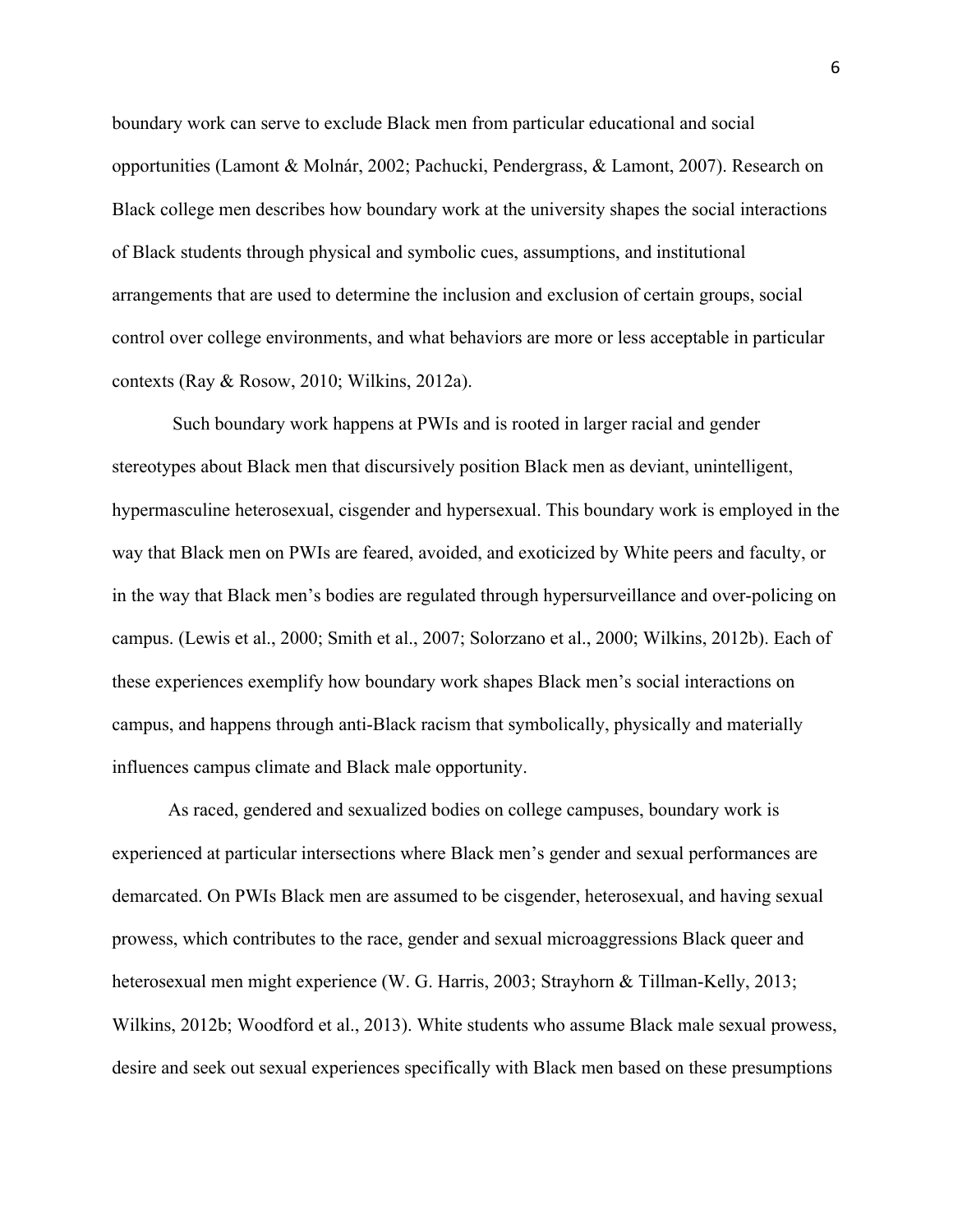(Wilkins, 2012b). Assumptions of Black male hypersexuality are rooted in legacies of racial eugenics and have been used to inform social, physical and legal boundaries that limit Black-White sexual relations. Black men's negotiation of their fear and sexualization on PWIs, points to the racial and gender boundaries that exist in school contexts, and Black men's agency in negotiating these boundaries. For instance, Black men in integrated settings such as PWIs are more aware of racial and gender boundaries, moreso than Black men in more segregated educational settings (Lacy, 2004; Young, 2004). Black men negotiate or resist these boundaries, enacting agency through particular performances of self, or by engaging in subversive, queer or progressive masculinities that challenge the racial and gender norms of the university (Author, 2018; Dancy, 2011; McGee & Martin, 2011; McGuire, Berhanu, Davis, & Harper, 2014; Strayhorn & Tillman-Kelly, 2013). Still less is known about how Black men attending a PWI negotiate the racial and gender boundary work on campus, and how such boundary work contributes to the campus racial climate for Black male students.

#### **Research Methods and Data Sources**

**Research overview and participants**. The data presented in this paper derives from a qualitative study examining Black male college student success at a predominantly White liberal arts university. The research questions that inform the data presented in this paper were: 1) How do Black men experience and perceive the campus racial climate of the university as racialized and gendered individuals?, and 2) How do Black men respond to the campus racial climate of the university as racialized and gendered individuals? As a minoritized population on PWIs, purposive and snowball sampling methods were employed to recruit currently enrolled individuals identifying as a Black male undergraduate or graduate student (Goetz & LeCompte,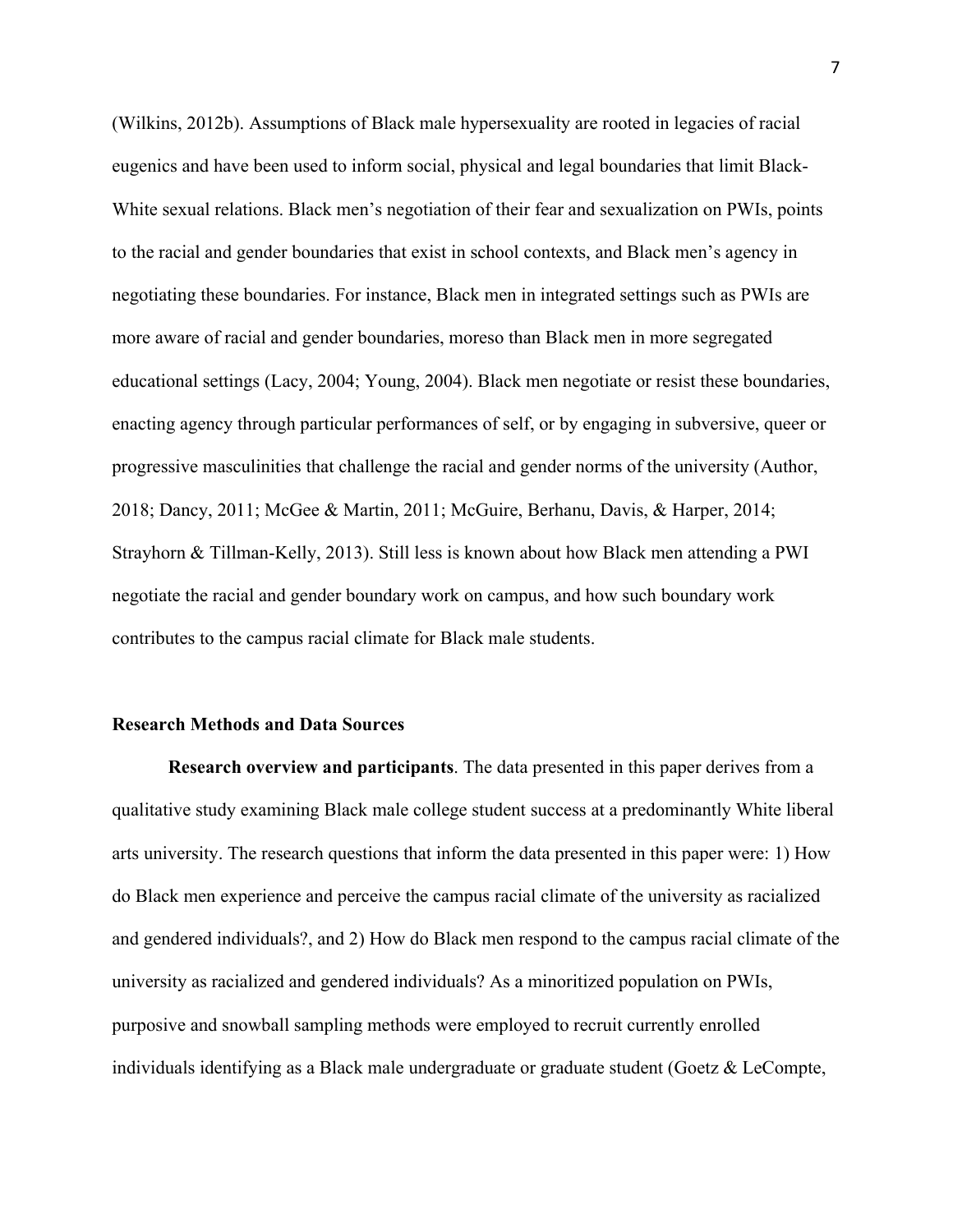1984). This study includes 13 Black men, eight of which identified middle-class backgrounds and five identifying working-class backgrounds. Of the participants, 12 use he/him pronouns and one uses he/him, she/her pronouns. Additionally, eight students identify as heterosexual, four identify as gay, and one as bi-sexual.

The setting of this study was a private liberal arts university located in the western United States, and is situated in a wealthy, predominantly White county. Black students accounted for under two percent of the student population, and Black people in general made up less than two percent of the population in the surrounding county. Beyond the Black student organization, there were few resources or programs on campus that directly support the recruitment, social integration and educational success of Black students. Furthermore, despite the small population of Black people in the surrounding county, the local human relations commission consistently reported that the vast majority of hate crimes were targeted toward Black people. Thus, Black students attending the university found themselves in highly integrated settings where racialized interactions were not uncommon.

**Data collection and analysis**. In order to center the counterstories and the particular intersectional standpoints of the students (Crenshaw, 1993; Solórzano & Yosso, 2002), a critical race theory (CRT) methodology was employed for this project. A CRT methodology seeks to challenge dominant ideologies and majoritarian narratives that position Black male students as deviant, anti-intellectual, and culturally deficient (Smith et al., 2007; Solorzano et al., 2000), and contribute to the boundary work that shapes Black men's social interactions on campus. Therefore, centering the experiential knowledge and counterstories of Black men through qualitative interviews is critical in contesting such majoritarian narratives and creates space for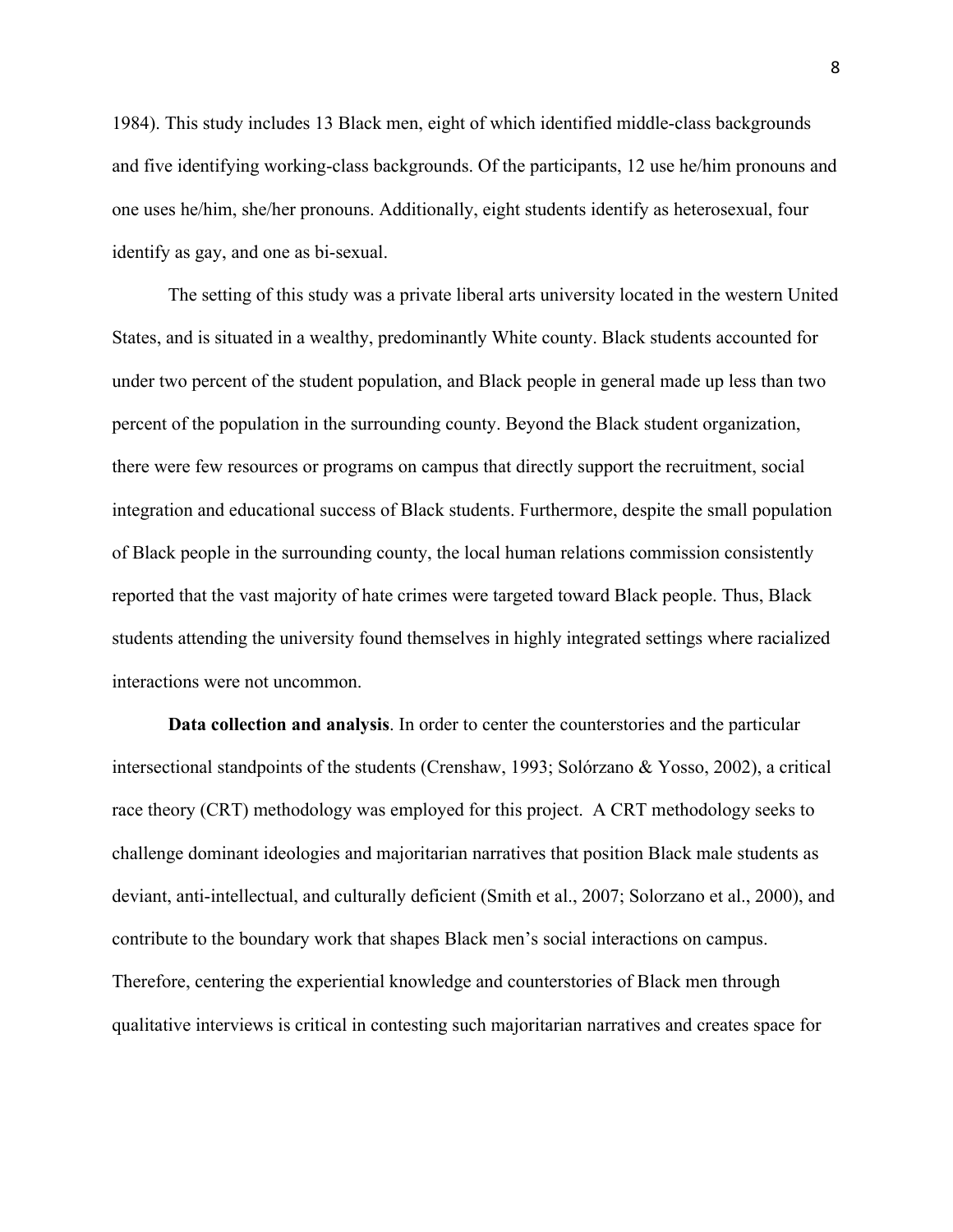Black men to include their voices in racialized discourses about them (Solórzano & Yosso, 2002).

The counterstories presented in this paper come from a series of three in-depth qualitative interviews conducted between 2015-2016. The open-ended semi-structured interviews were modeled in the fashion of Siedman's (1991) three-interview series. The first interview focused on their personal and K-12 educational biographies, the second interview focused on their college and work experiences, and the third interview concentrated on race, manhood and masculinities.

All of the interviews were audio recorded and transcribed. Analysis of the data followed a qualitative interpretive approach (Erickson, 1986) using NVivo qualitative data analysis software. First and second cycle coding methods were used on the data corpus (Saldana, 2009), and key linkages among different forms of data were identified. Initial assertions were tested against confirming and disconfirming evidence, and were organized into major themes and subthemes. Finally, I employed member-checking (Lincoln & Guba, 1985) to improve the reliability of the data by sharing the transcripts, preliminary findings and final themes with participants throughout the project. During the final iteration of member checking, students provided the pseudonyms used in this paper.

#### **"He seems so aggressive": Fear of Black Masculinities**

The men in the study shared stories of their perception of the campus racial climate as Black men. Akin to Dubois' notion of double consciousness (1903), students described their constant awareness of White perceptions of Black male deviance, and their concern with how their behaviors and presentation of self might be misinterpreted. On campus, their presence was questioned by their peers or they were avoided by classmates. Faculty misinterpreted their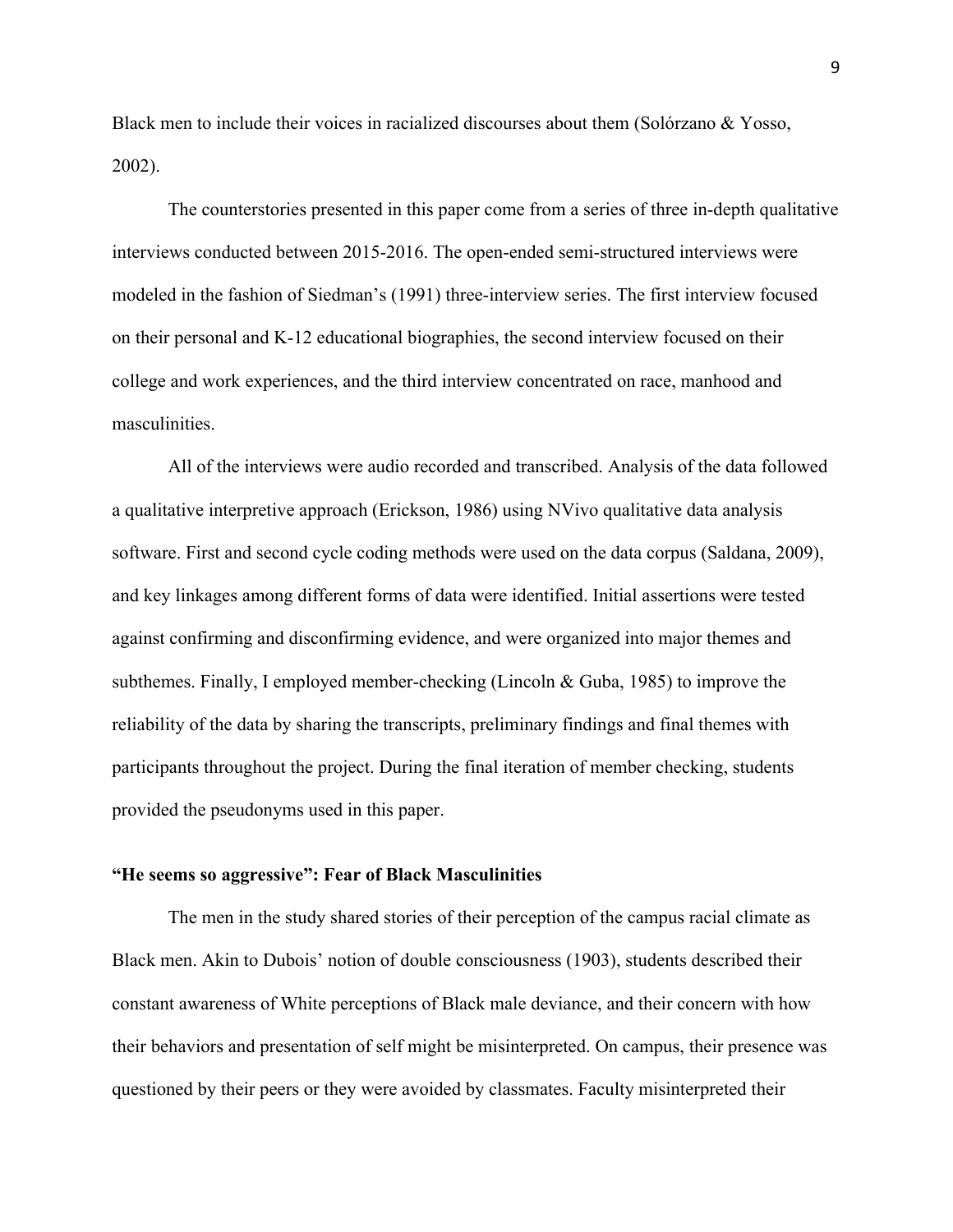assertiveness in the classroom as aggressive or defiant and all participants shared stories of their over-surveillance and racial profiling by campus and local law enforcement (Author, 2018).

For instance, the men described the ways they felt their behaviors were misinterpreted as aggressive. Isaiah, for instance, described his understanding of how Black men are perceived and how his own specific behaviors were interpreted as aggressive by others:

I think overall, Black men are perceived from their White and other [racial] counterparts, as being dominant, as being aggressive, as being direct. Also, people are afraid of them. People have told me that I am intimidating. I'm like, "Really? Me? Okay." I think it's more because I'm very direct. This is what I like and this is what I don't like. When Black men are assertive, it's mistaken for being aggressive. When White people are aggressive, they're being assertive or they're being very direct. What?

Other students also talked about how their behaviors were misinterpreted as aggressive, specifically by faculty. Carlos shared a story regarding a theater class that was discussing the history of blackface and minstrel shows. Carlos disagreed with an argument the instructor was making and as he explained:

She would get upset because I would be like "No, no that's not okay." Or I would have my opinion. She told another student, a friend of mine, "Isn't Carlos, he seems so aggressive. Isn't he just aggressive all the time? I just don't understand where it comes from." It seems like they [faculty] are somewhat intimidated. I feel they feel a sense of intimidation when they see Black males. Especially successful Black men, you know?

As numerical minorities, Black men in predominantly White settings must contend with racial stereotypes such as the "angry Black man" trope. These stereotypes serve as constraints to Black men's emotional and behavioral expressions (Jackson & Wingfield, 2013) and contribute to the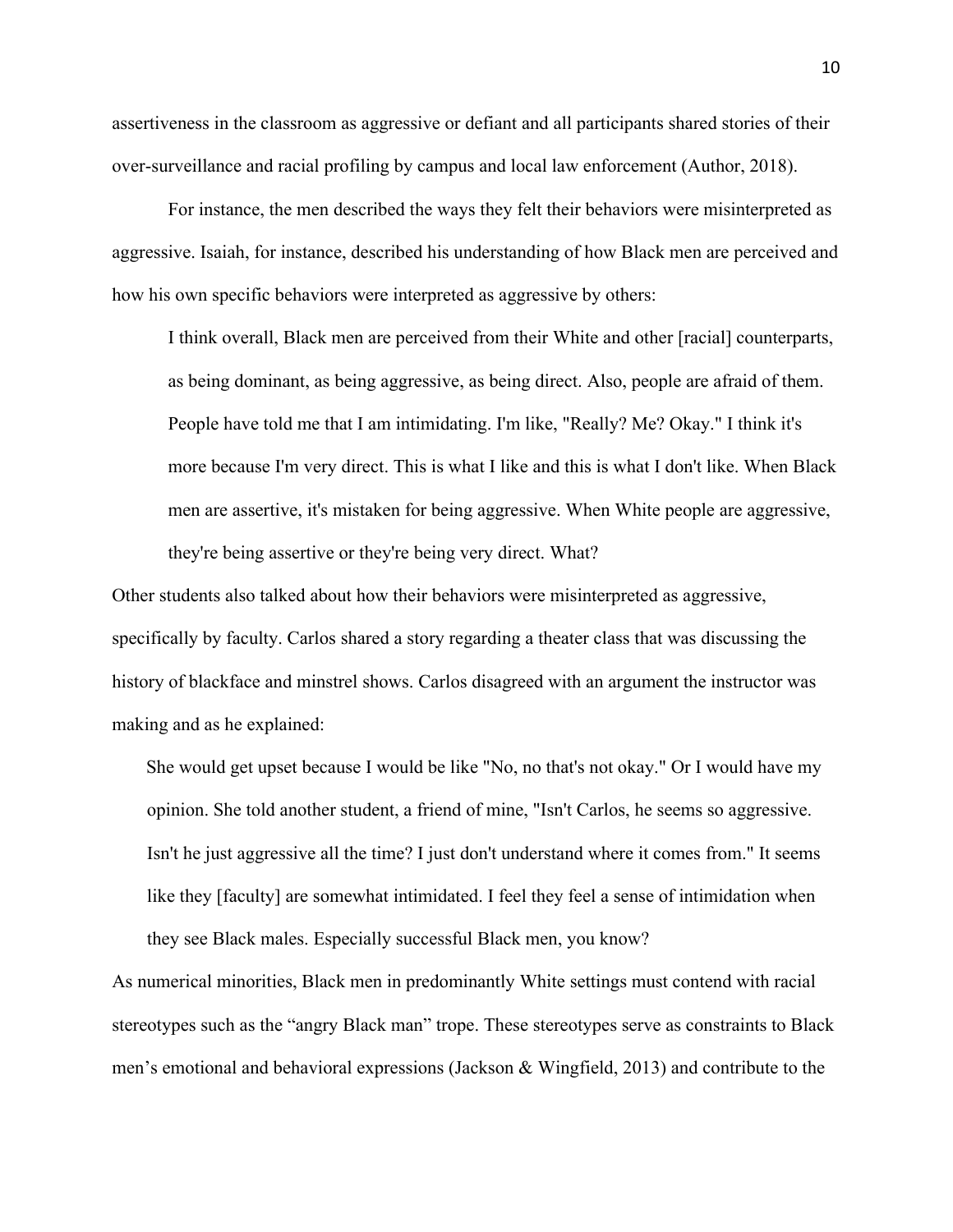misinterpretation of Carlos' refusal to show deference in the classroom discourse. This type of racial boundary work on college campuses limits Black male expression in that Black men are prohibited from assertive behaviors without being labeled as deviant. As Isaiah points out, Black men's assertiveness is interpreted differently that White men's assertiveness. This also points to how Whiteness, and White masculinities in particular, can be a form of property (C. Harris, 1993; Wilkins, 2012a) on PWIs, in that certain masculine expressions on college campus seem to be reserved for White men. Black men, and other marginalized bodies, are excluded from the right to express a range of emotions, and are thus demarcated in what expressive boundaries they may or may not cross.

Fear of Black men also contributed to how students were avoided on campus. In his interview, The Giver explained how his peers would attempt to avoid him in certain campus spaces:

It feels like people are always avoiding me or trying to not sit next to me. Last semester I sat in the front for one of my classes. There was nobody else sitting in the front surprisingly, like everybody was trying to avoid sitting next to me. And coming from the residence halls on the shuttle - they don't want to sit next to me. I remember one time there was one space open next to me and someone stood. I'm like, Okay. You can be uncomfortable. I'm not. I don't know what it is. I know I look nice, but…

White student avoidance of Black men is also a form of boundary work, and Black men learn that their presence is unwelcomed and that they are considered a threat. Within the integrated nature of a PWI, the avoidance of Black men is both physical and symbolic boundary work and are moments in which Whites exert control over social contexts. This is also evident in how Black bodies are surveilled and policed on campus. As I have written elsewhere (Author, 2018),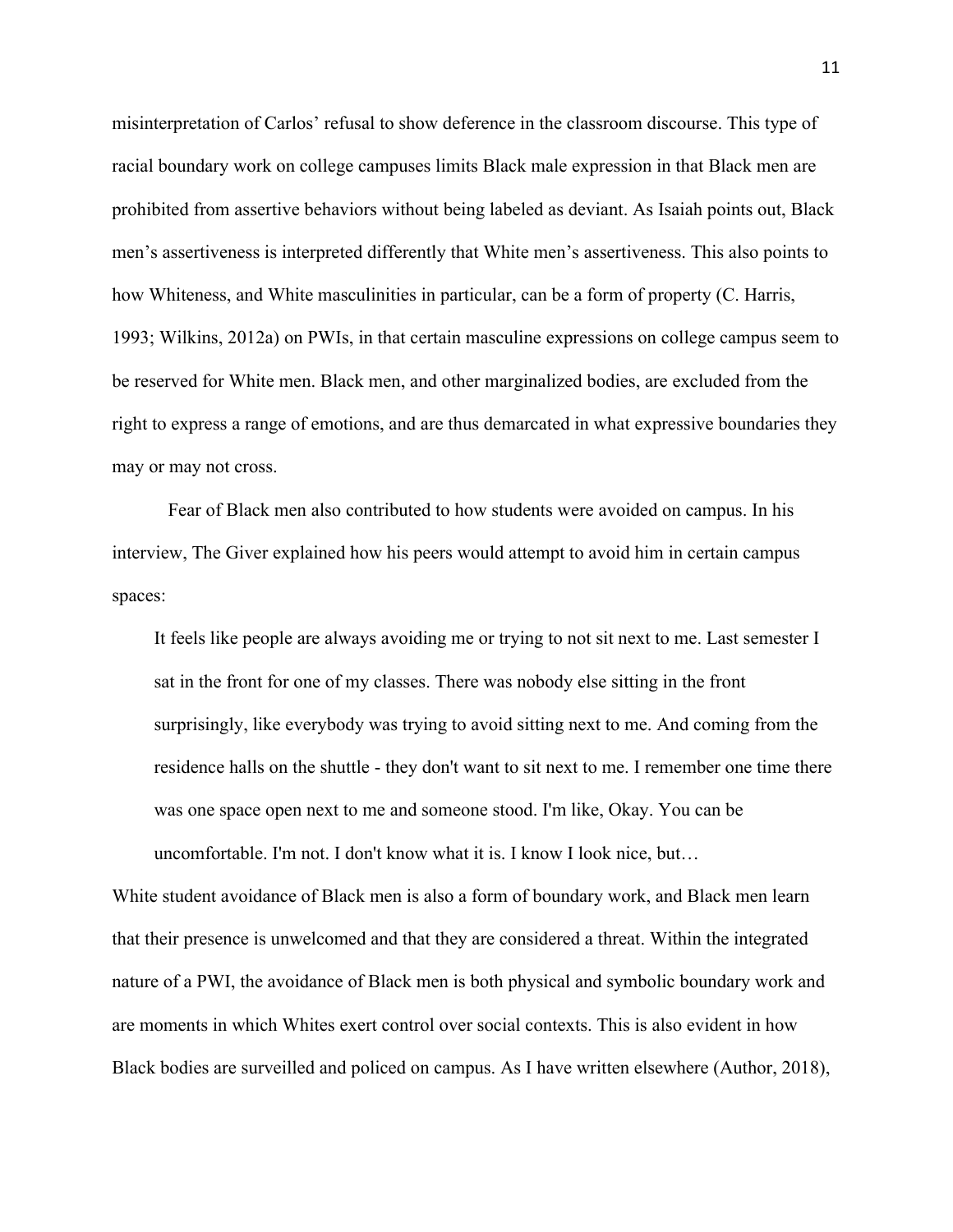because of their minoritized status and hypervisibility on campus, Black men are highly surveilled by local law enforcement and the gaze of their peers. As a result of feeling under constant surveillance, the students expressed the dilemmas of being seen in groups of Black students and the self-consciousness they experience as a result. Braxton explains:

We talked about that at BSU maybe last semester. It's just this fear that we have subconsciously. I guess that if we acknowledge another African American person in public in front of, in this case it was the majority of White people, Caucasian people, we'll be seen as, "there goes Black people again doing those crazy handshakes and talking all loudly or saying hi" or whatever. When they see a group of three or more of us together it's just like so noticeable. "Oh, what are they doing? What, are they getting ready to dance or something?" I think that's why we [Black students] kind of see each other from afar and we're just passing by. Try not to say too much or attract too much attention, unfortunately.

The surveillance and policing of where Black bodies can exist, is a type of social control that is normalized within a PWI and mirrors the type of policing and surveillance Black bodies experience in the larger society (Bass, 2001; Hattery & Smith, 2017; Weitzer, 2000). For students attending this PWI, racial boundaries are drawn that limit how and where they can congregate, and contribute to how they are avoided by their peers. Additionally, the boundary work of the university places limitations on their ability to express a range of emotions without social repercussions, and ultimately renders them both hypervisible and invisible at the same time. Many of these men responded to their experiences of being feared through a collection of repositioning practices and presentations of self (Author, 2018), that were acts of agency and performative strategies to navigate the campus racial climate of the university. Nevertheless,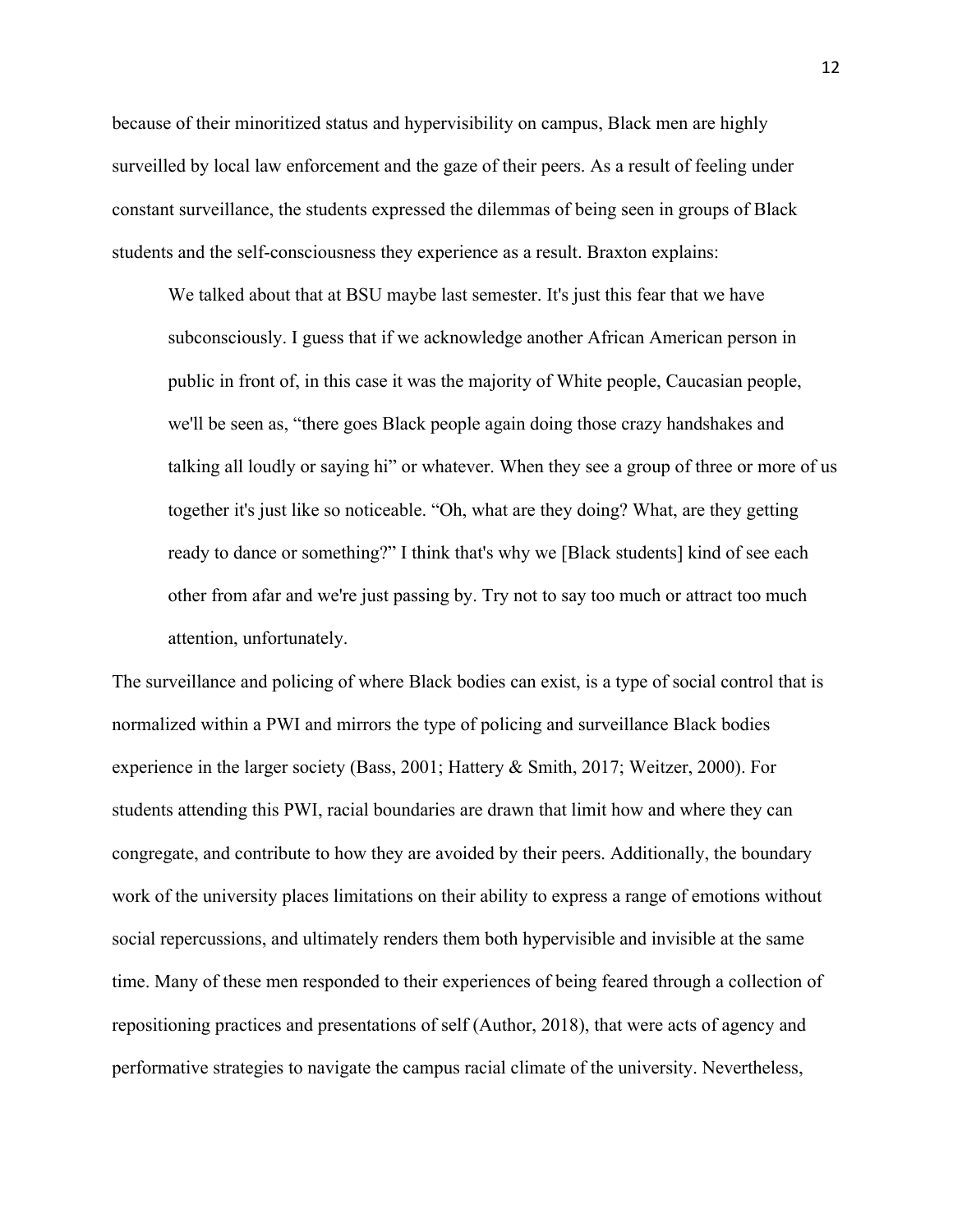considering the raced and gendered microaggressions experienced by the men, it's clear that universities are important sites of racial and gender socialization, where Black men learn how they are viewed and what they are assumed to be.

#### **"You have a big one, huh?": Black male sexualization and negotiation**

Fears of Black male aggression and their physical presence on campus also draw upon a similar racist discourse of Black sexual deviance and prowess, which is a particular focus of this paper. The students shared how they were sexualized by their peers, and how White students frequently presumed Black sexual prowess, seeking out opportunities to exploit cisgender Black male sexualities. Both queer and heterosexual Black men in the study recognized their racialized sexual status and each responded in different ways to their sexualization. For instance, Apollo explained how many of his White male peers assumed his sexual prowess:

But again, it's like that stereotype almost. And I remember my freshman year, I was in [the residence halls], and I was talking to some dudes and they were talking about losing their virginities and whatever. And I was like "I haven't lost mine yet," and they looked at me like, "you're Black though? What are you? We've been here for three months already." And I was just like, like "dawg I know."

On PWIs, Black men are sometimes provided sexual status where the intersection of race, gender and sexual stereotypes of Black men interact with normative college sexual cultures. On PWIs Black men, and particularly high-status Black men such as athletes or fraternity men, are often the object of affection, particularly in heteronormative contexts (Ray & Rosow, 2012). For instance, Terrell described how White female students hypersexualize straight Black men, explaining how for White women on campus, "There's this desire to sleep with them [heterosexual Black men] and some girls have a checklist. I want this one, that one, this one, that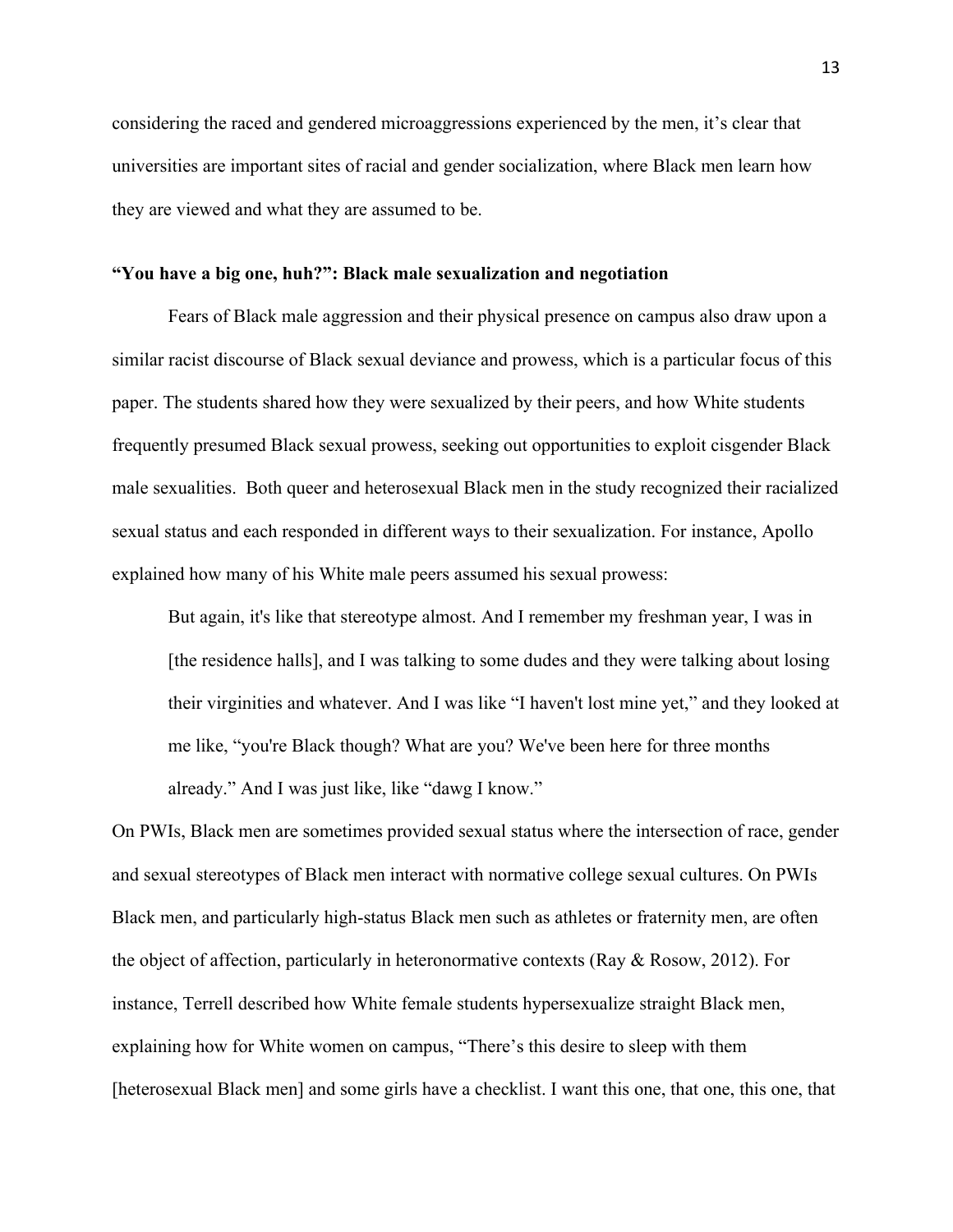one." Jay Blaze confirms this approach by women but also explains how such sexualization renders him both visible and invisible. He explained,

There's been a lot of people on campus who've been really over sexualizing the essence of a Black male. "Oh man you have the big thing, huh?" "Why are you asking me that? Why do you want to know?" They feel as though I'm a hot commodity. I'm in the minority. "Wouldn't it be great to sleep with a minority who's in charge?" It's not something they want to get to know. It's lust. They lust it but when they're around their friends and they see me they don't really want to look at me or lust at me anymore. They feel as though "I don't want to show my friends that I like this Black guy. I have jungle fever. I'm never going to go back to my friends ever again."

The social interactions and relations between Black men and White students serve as form of boundary work where White students determine the type and quality of interactions with Black males, and where only certain masculinities are considered acceptable within the White hegemonic ideological context of a PWI. In the current study, it is White students who create boundaries in which Black men are avoided and expected to remain invisible until their presence satisfies White sexual interests. In the case of Jay, his body and sexuality are commodified through White desires, but also rendered invisible when his sexuality is no longer of White interest.

The sexualization of Black bodies is not exclusive to cisgender heterosexual Black men on PWIs and participants spoke of how Black women and queer men experience similar forms of racialized sexualization. In discussing how Black heterosexual men are sexualized, Terrell goes on to explain how Black women on campus can also be hypersexualized: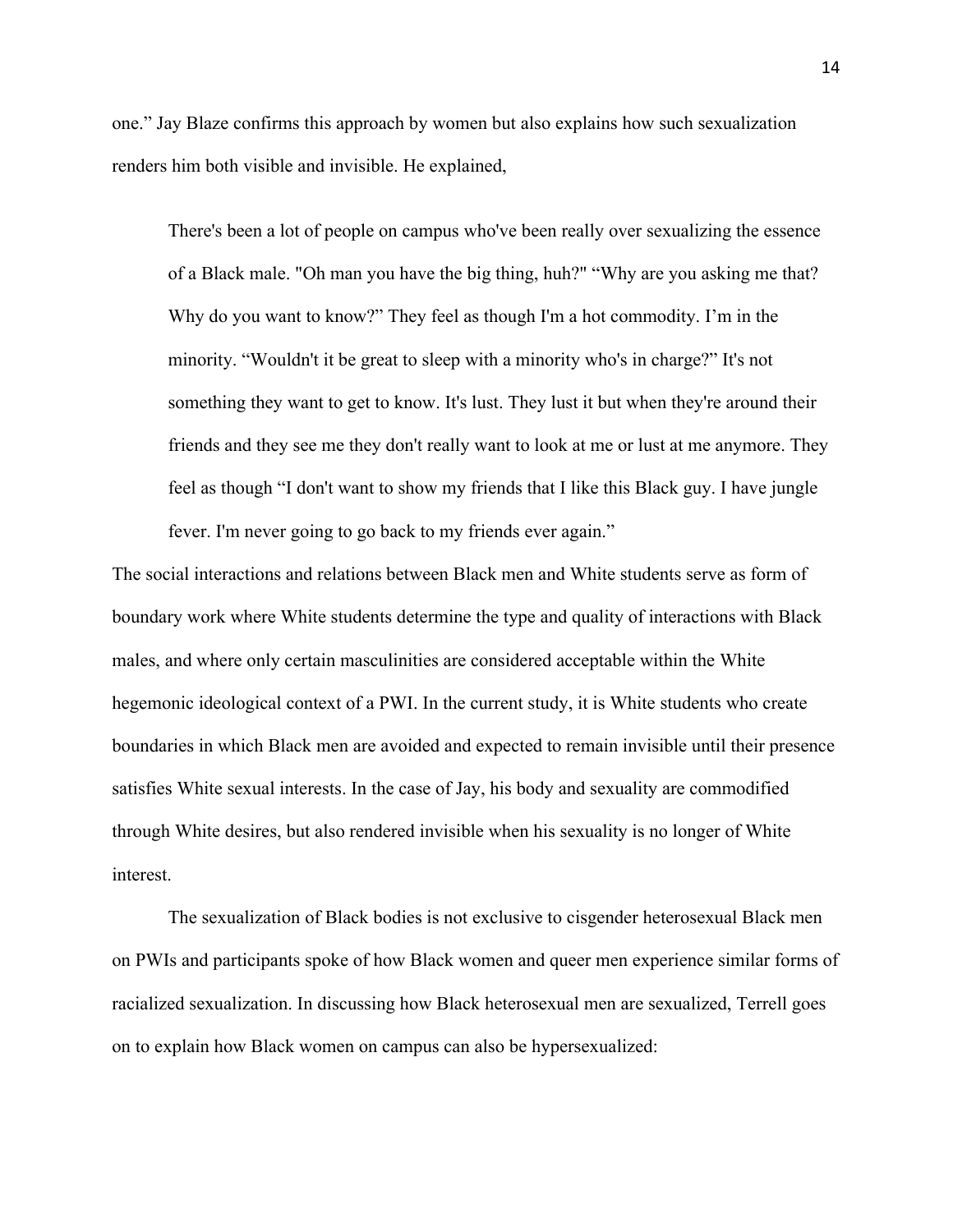Now it's like, they all want to see a Black girl twerk or be taught how to twerk. Young Black women on campus will be dancing at a party and they'll either be hypersexualized or judged. So, it's interesting that guys will pull out cameras and videotape it. It was just a lot going on...

The sexualization of Black women in many ways parallels Black male sexualization in that ontologies of Black female sexuality similarly position Black women as sexual bodies who are both objectified and demonized under the White male gaze (Dagbovie-Mullins, 2013;

Magubane, 2002). Additionally, Isaiah shared his experience of sexualization explaining:

Gay Black men are not excluded from this. A lot of people that are not Black have that big Black dick mentality. "Oh my gosh, this Black man has the biggest…" I've had people say, "I'd fuck with you," or, "We could have sex, but I wouldn't be in a

relationship with you." I'm like, "Why?" And they say, "Because you're Black." Wow! Isaiah narrative brings attention to the sexual racism gay Black men might experience within LGBTQ+ communities, and collectively, the student's stories of racialized sexualization at a PWI point to the significance of race in shaping the boundaries that many Black bodies experience in predominantly White spaces. Furthermore, similar to Wilkins' (2012b) study of Black college men, the intersection of race, gender, and sexual stereotypes for Black men on predominantly White campuses is both stigma and status. While the sexual stereotypes of Black men might create opportunities for their own sexual exploration (F. Harris, Palmer, & Struve, 2011), the men in this study also realized that such opportunities were relatively superficial and objectifying as their White peers seemed uninterested in them beyond sexual encounters. Additionally, these Black men must contend with confirming preconceived notions of their hypersexuality if they do pursue sexual encounters with peers. The racial boundary work on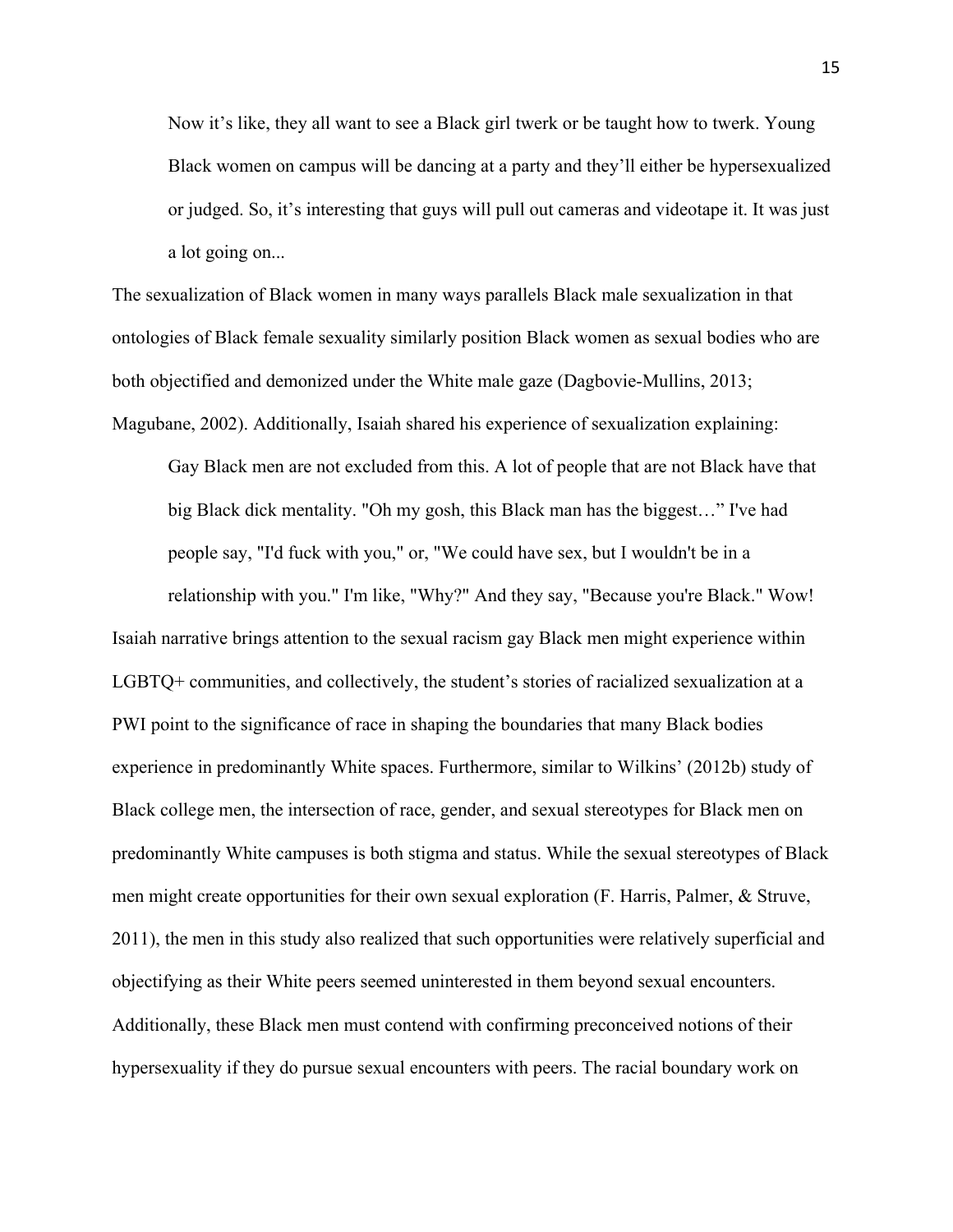PWIs creates the context for particular types of Black sexualization and the campus becomes a performative stage in which Black men negotiate their racialized sexualization.

**Black male negotiation.** The boundary work on PWIs creates a context in which Black sexuality is mediated within the context of White fears of and desires for Black male bodies. The men in this study responded to their sexualization by negotiating sexual boundaries in different ways. In general, the men did not see their sexual practices as any different than other male college students. However, some men suppressed their sexuality in certain contexts to avoid assumptions of hypersexuality while others described their anxieties with the sexual expectations placed upon them. Still some men took advantage of sexual stereotypes about Black men while others rejected White sexual advances, recognizing that such advances were exploitative.

For instance, aware about their hypervisibility of campus and the history of Black male, White female sexual relationships, some men suppressed their sexuality or expressed a sense of hyperaccountability regarding how their sexual behaviors would be interpreted. Braxton explained:

I do think of what I do because of obviously who I am, and that if I do anything it could turn against me right away even though it may have been something completely opposite. Just because I'm one of 83 of whatever the number is. I would most likely be questioned, whatever it is, you know how that goes.

The suppression of their sexuality in spaces such as PWIs are reflective of what's known as respectable or decent masculinities (Wilkins, 2012b), gender performances that are rooted in Victorian middle-class sensibilities (Banner-Haley, 1994; Summers, 2004). Respectable masculinities are gender performances that respond to larger racial stereotypes of Black men through self-regulation and a self-emasculating presentation of self. Black men in integrated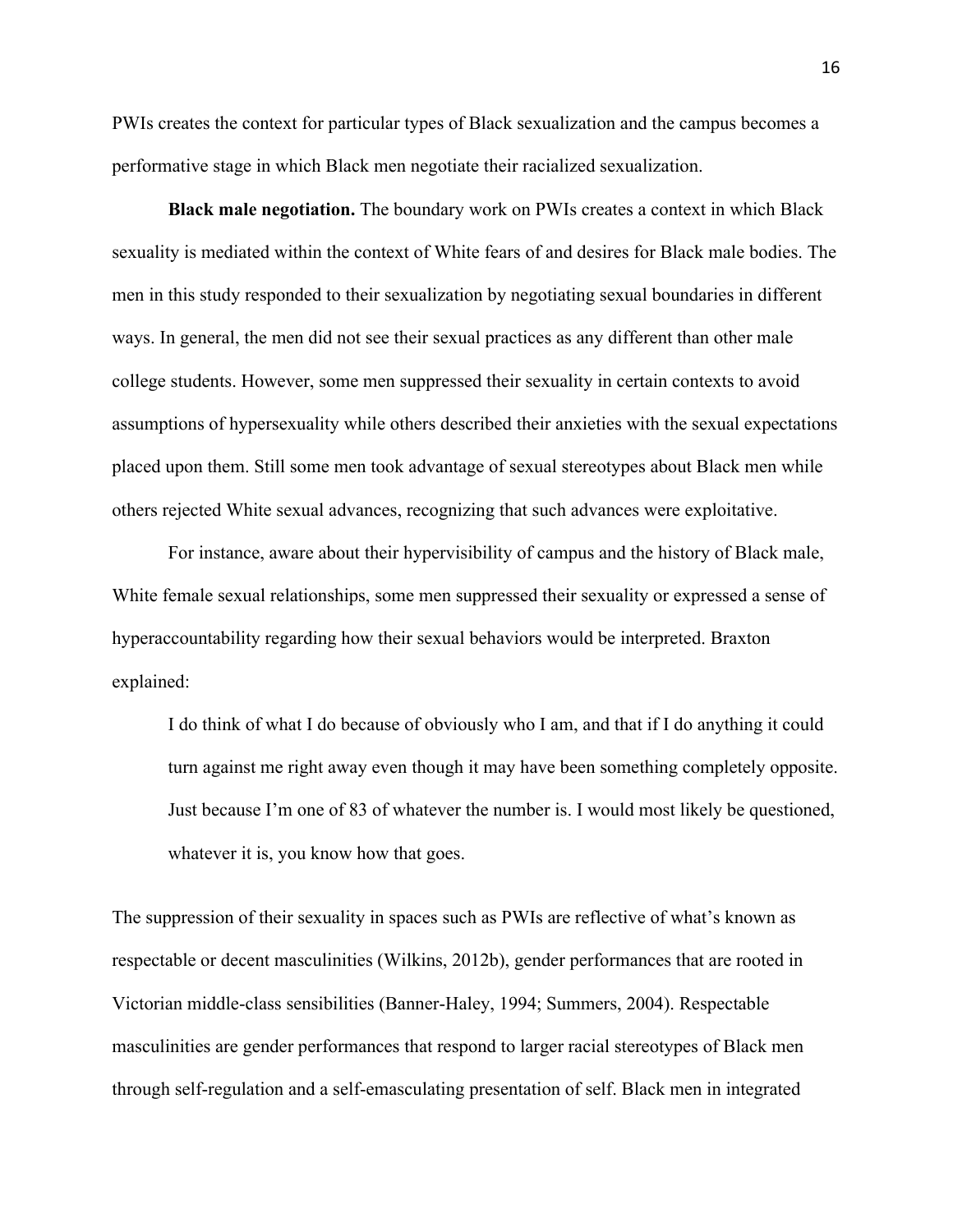organizations are aware of such racial and sexual borders and men like Braxton negotiate these boundaries by attempting to reduce White fears and anxiety of Black male sexualities.

For other students, the sexual expectations placed on them created anxiety regarding their sexual practices, as they felt afraid that they would not live up to racial stereotypes that were supposedly giving them status on campus. James explained:

It's interesting because I don't know how other Black men feel, but I feel extremely pressured every time I have sex with someone. I feel like there's this expectation of I have to be great. I have to have a huge penis. I got to last all night. Especially in college when you're around non-Black women who were looking for that experience, you know what I mean? I shied away from it, to be honest with you. I was very hesitant just because I didn't want to be just an experience, and I didn't want all that pressure.

Similar to other studies on Black college men (Ray & Rosow, 2010), most of the men in the current study preferred more romantic approaches to relationships with their partners, and described the importance of respecting their partner's bodies. However, in casual sexual encounters, Black men are exoticized through racial stereotypes of Black male sexual prowess, and experience a form of sexual double consciousness regarding their own sexual expectations and the sexual expectations placed upon them. Thus, as James explains, Black men are "an experience" for their non-Black peers, and though Black men might willingly participate in these interactions, they are subsequently dehumanized as commodities to be consumed by White voyeuristic desires. The extent of these intimate relationships are then limited by the boundaries of the sexual expectations of their White peers and Black men thus contend with the psychological stress and anxiety of performing dominant ontological assumptions of their sexuality (Lamb et al., 2018).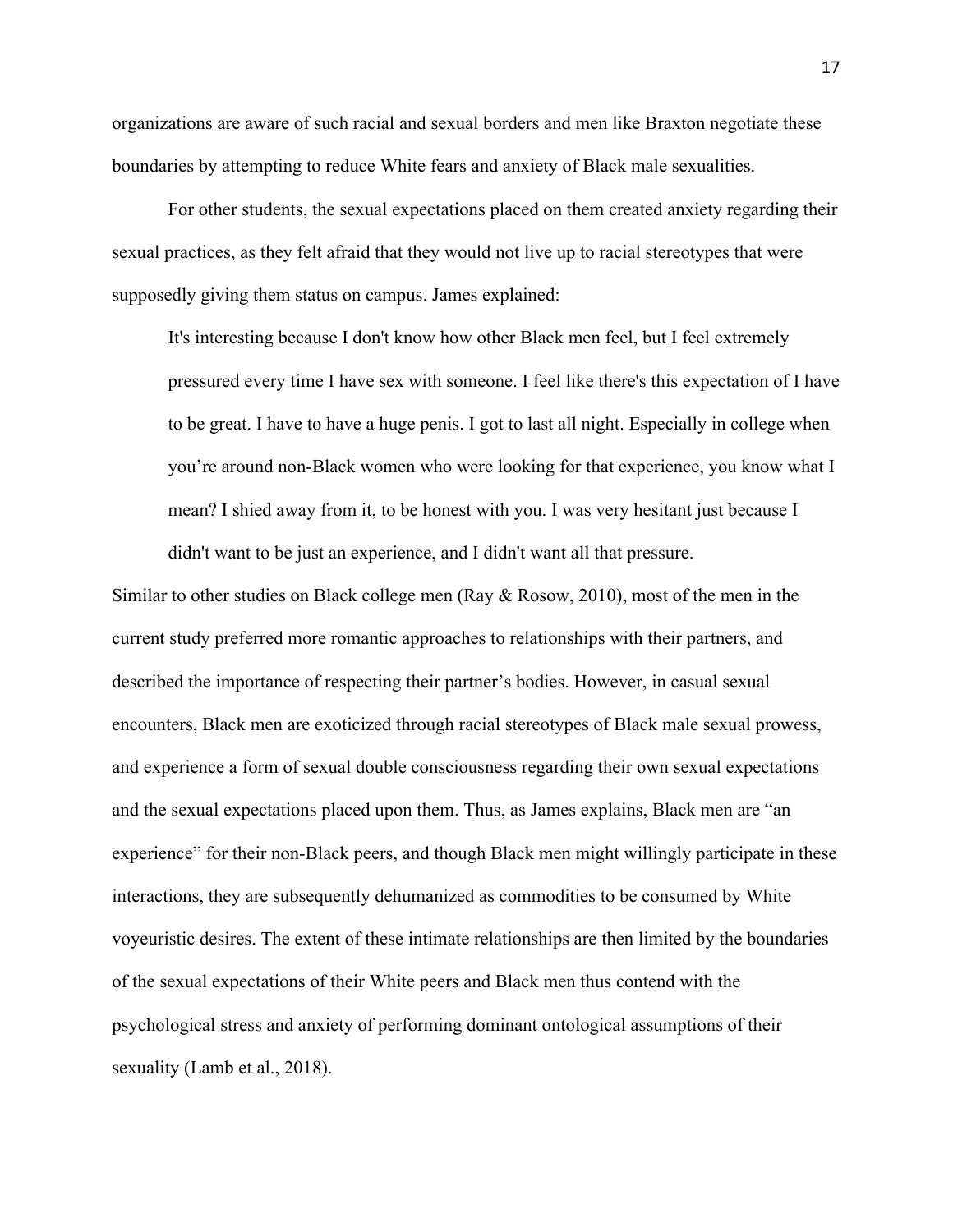Furthermore, as Black men often willingly engage in these relationships, it is also no surprise that students like Carlos took advantage of the sexual status that was afforded them:

At times I really could care less, I'm like yeah let's do it just because if that's what you want, that experience, I don't get so offended anymore about those things. It just doesn't faze me, so I'm just like hey what do I get out of it? Is there anything I get out of it? Well I guess I could have some sex and have some fun real quick, yeah whatever I don't care that it's just because I'm Black. Yeah, like it is what it is to me because I'm very aware. I'm not ignorantly like "oh yeah, I'm doing this because she's into me or he's into me." I definitely know what this is and what's going on but hey, whatever I'll play into it.

In her research on interracial intimacy among Black college men, Wilkins (2012b) explains that university status structures and racialized erotic markets intersect in ways that reward Black men for performing hypersexual behaviors. In this case, Carlos appropriates normative assumptions of Black male hypersexuality and the normative arrangements of the university by crossing racial boundaries through interracial intimacies. However, in subverting normative arrangements, his sexual agency involves his ability to deflect the racist intentions of the sexual encounter and appropriate his objectification as a source of personal enjoyment.

Finally, while not as common, men like Gabriel responded to their sexualization by calling out such behavior. He shares his response to how his White male peers sexualize him:

I'm like, "Did you really just say that? That's really why you want to do that?" I can take a lot. I can control myself in a lot of environments like that. In that situation, I would use my power in a way, like just smoosh them down...Essentially, it just makes you feel like a piece of meat, like you're not an actual human being. I don't like being treated like that.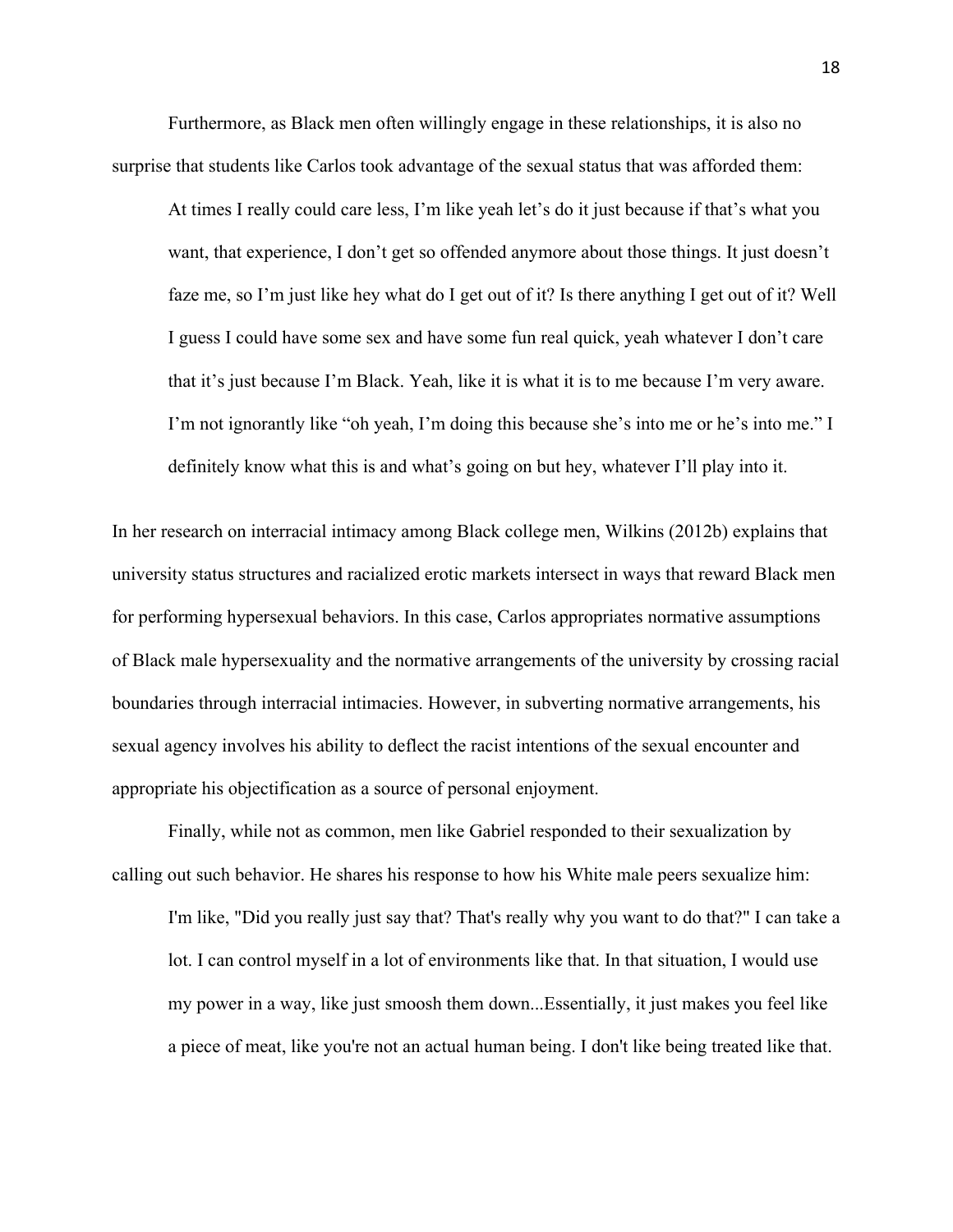Despite normative assumptions about Black men's sexual desires, it's clear that not all men desired to be sexually objectified and like Gabriel, might respond to the boundary work of the university by openly contesting the logic behind their objectification (McGuire et al., 2014), resisting White hegemony and sexual control over his body. What this section has highlighted though, are the different ways that Black men respond to their fear and sexualization on a predominately White campus and the ways in which their responses accommodate or resist White desires and expectations. Furthermore, the men's understandings of and responses to their racialized sexualization on campus point to the type of campus racial climate of the university, the dominant norms and assumptions used to include or exclude Black men from particular social relationships, and the way that the boundary work of the university limits Black men's gender and sexual performances.

#### **Conclusion and Implications**

Universities are important locations of racial and gender socialization, and the campus racial climate at PWIs are powerful sites of boundary work where fear and sexualization of Black masculinities are normalized in ways that shape the social interactions of Black men. The experiences of being feared, avoided, surveilled, and sexualized by White peers are some of the physical and symbolic social cues, normative assumptions, and institutional arrangements of the university that serve as the boundary work that includes or excludes Black men from particular social relations and educational opportunities. In this study, the students learned through the campus racial climate how dominant hegemonic ontologies of Black masculinities inform the racial and gender boundary work at the university that demarcates when they were included and excluded. The students learned when and where they would be made (in)visible on campus, what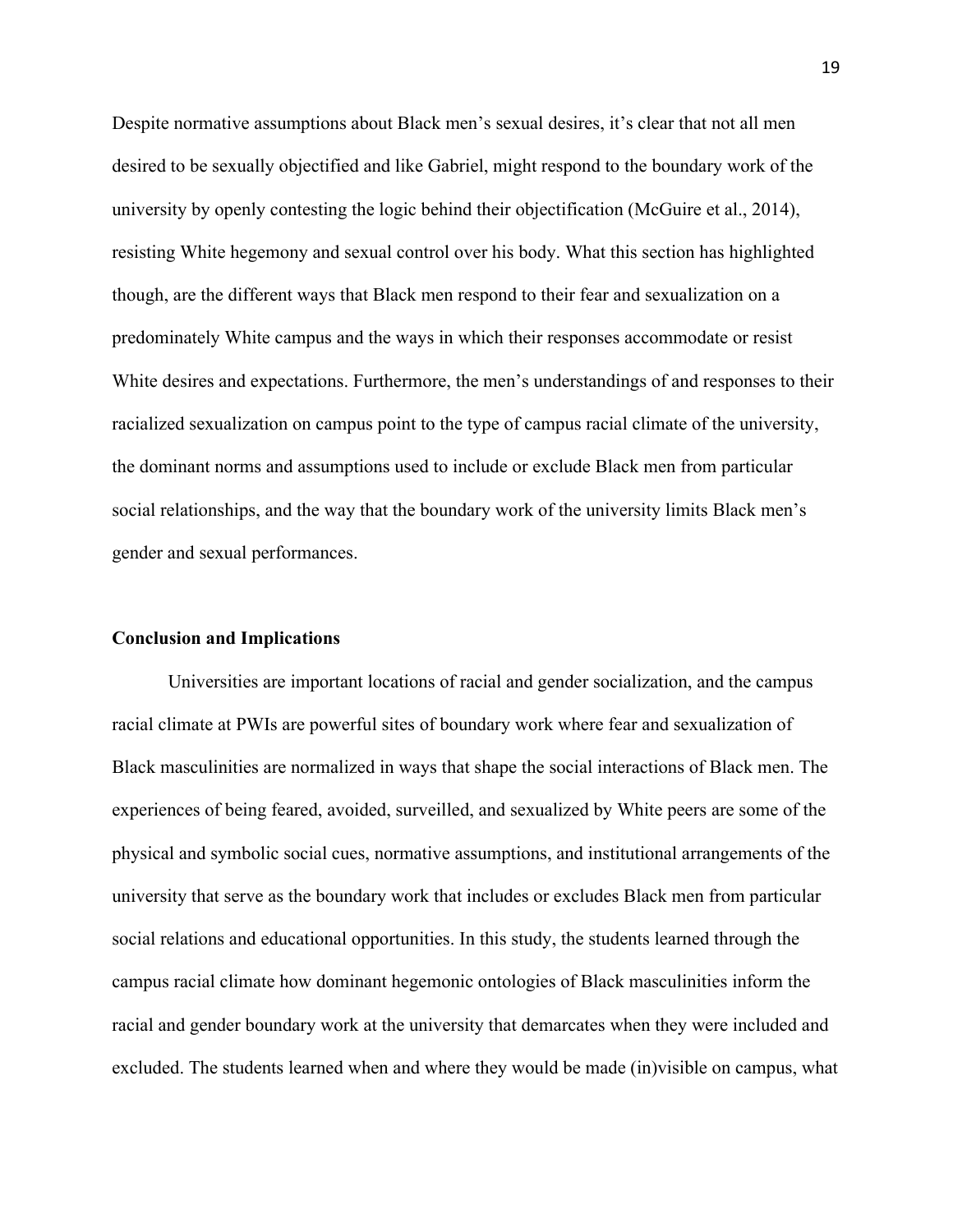gender expressions would be available to them in the classroom, and what racial and sexual boundaries they could encounter.

Like other college Black men, the students in the study negotiated and responded to the campus racial climate in a range of ways (Author, 2018; Harper & Quaye, 2007; McClure, 2006; McGee & Martin, 2011), including learning to traverse the racialized assumptions placed upon them. However, their counterstories of the campus racial climate serve as important critiques to majoritarian narratives of Black college men and describes the ways that a poor campus racial climate negatively impacts the college experience of Black students attending PWIs (Gleditsch  $\&$ Berg, 2017; Hurtado, 2015; Kim, 2010).

**Implications**. This study sought to examine how Black college men made meaning of the campus racial climate and how they managed their intersectional identities within school spaces. Universities should continue to work to develop a positive campus racial climate that will improve the academic opportunity and success of its Black students (Fischer, 2010; Park, Denson, & Bowman, 2013; Smith et al., 2011). This includes assessing the racial composition and curricular diversity of the institution, the types and frequencies of racial incidents that Black students experience, and how the university responds to such racial inequalities (Harper & Hurtado, 2007; Hurtado, 2015; Solorzano et al., 2000). In particular, university administrators should acknowledge the role White supremacy, anti-Black racism, and xenophobia of the Black body might play in the way that their students, staff, and faculty interact with their Black cisgender, transgender and gender non-conforming students. Additionally, universities should review their own campus police practices to assess how social fears of Black men inform how campus officers surveil and interact with Black students. Moreover, it's also worth considering how particular types of sexualization of Black men might be considered a form of sexual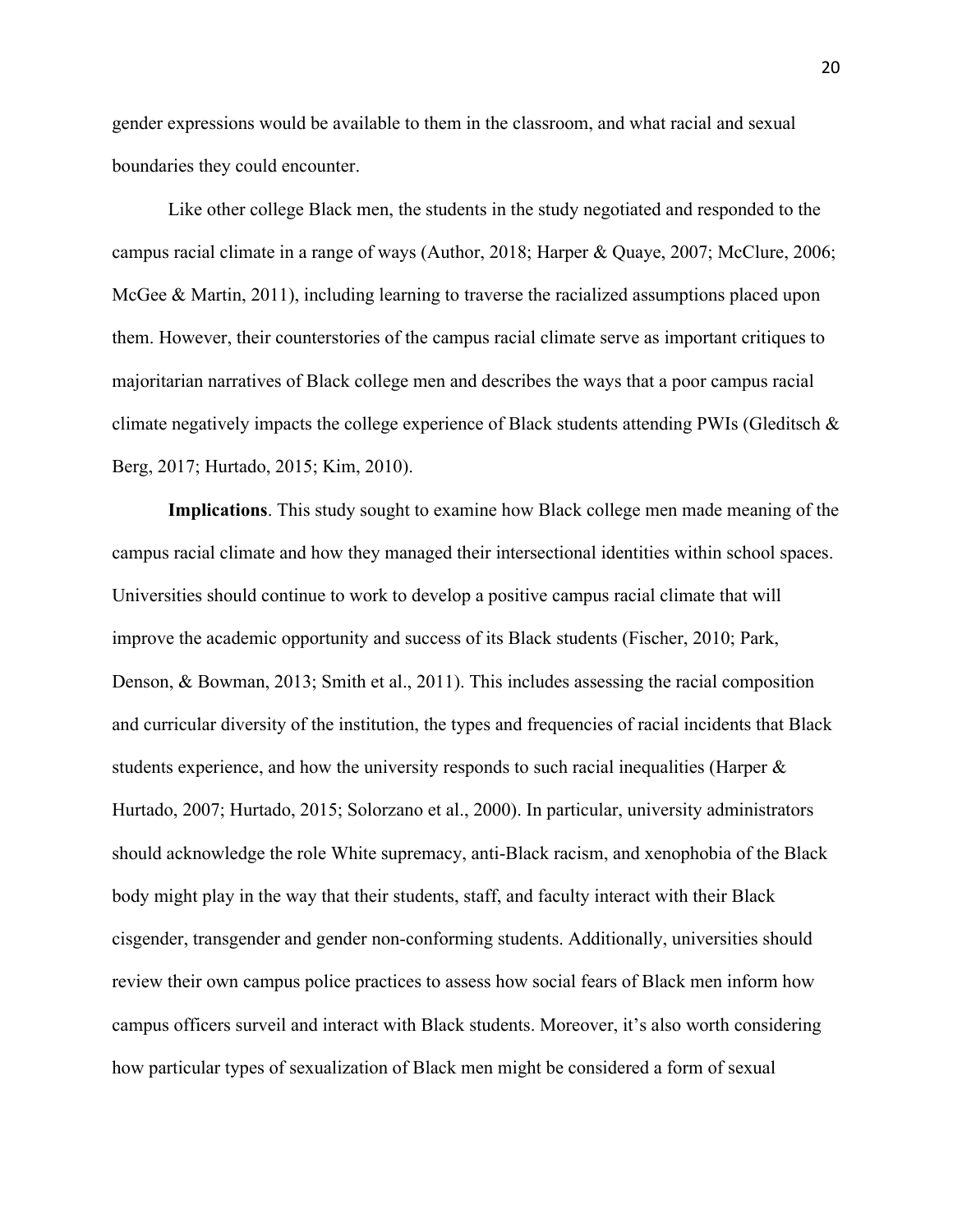harassment that often goes unreported on college campuses largely because of the assumptions that (Black) men desire to be sexualized, or the stigma tied to pushing against masculine sexual norms at college. University administrators should consider then how race and gender intersect in Black college men's sexual experiences when they educate their students and staff on issues of sexual harassment and assault prevention.

Future studies should continue examining Black male educational experiences at predominantly White liberal arts universities as these settings are understudied sites of racial, gender, and sexual socialization for Black college men (Stewart, 2017). Similar to the current study, researchers, and university administrators may want to qualitatively document Black men's perception of the racial and sexual climate of the university to understand how race, class, gender, and sexuality might intersect in the particular types of experiences that Black men have on campus. Finally, discussions regarding male sexualization are less common among men on college campuses and student affairs professionals might consider developing co-curricular programming in which men can engage in such discussions and share how they negotiate certain boundaries in college environments.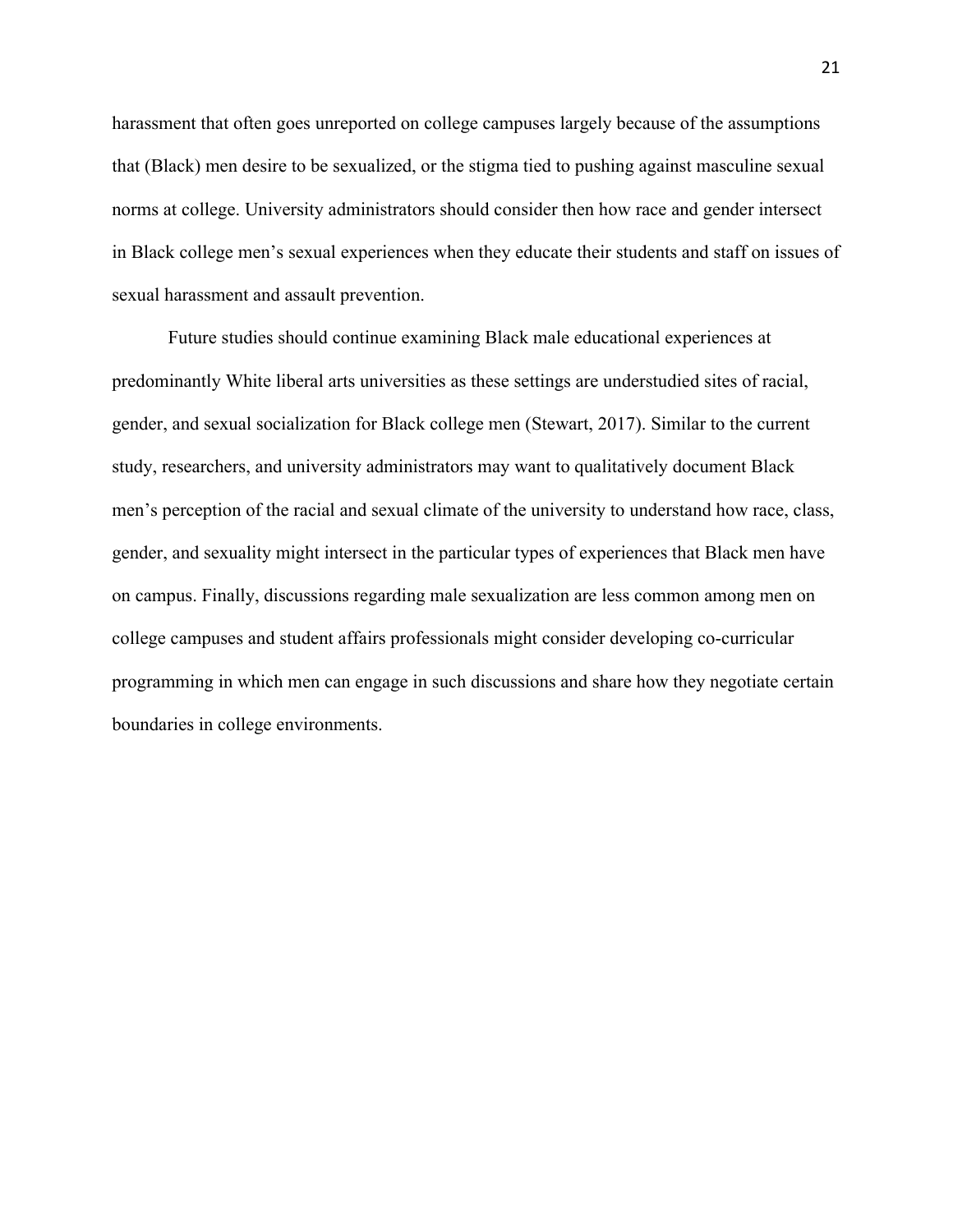#### **References**

- Alexander, M. (2012). *The New Jim Crow : Mass Incarceration in the Age of Colorblindness*  New York, NY: The New Press
- Althusser, L. (2006). Ideology and ideological state apparatuses (notes towards an investigation). In A. Sharma & A. Gupta (Eds.), *The Anthropology of the State: A Reader* (pp. 693-702): Blackwell Publishing.
- Author. (2018). Details witheld for peer review.
- Banner-Haley, C. T. (1994). *The Fruits of Integration: Black Middle-Class Ideology and Culture, 1960-1990*. Jackson: University Press of Mississippi.
- Barth, F. (1969). Ethnic groups and boundaries. The social organization of culture difference. In: Bergen.
- Bass, S. (2001). Policing Space, Policing Race: Social Control Imperatives and Police Discretionary Decisions. *Social Justice*(1), 156-176.
- Bourdieu, P. (1977). Cultural Reproduction and social reproduction. In J. Karabel & A. H. Halsey (Eds.), *Power and Ideology in Education* (pp. 487 - 511). New York: Oxford University Press.
- Brickell, C. (2005). Masculinities, peformativity, and subversion: A sociological reappraisal. *Men and Masculinities, 8*(1), 24-43.
- Butler, J. (1988). Performative Acts and Gender Constitution: An Essay in Phenomenology and Feminist Theory*(4),* 519.
- Comeaux, E. (2013). Faculty Perceptions of High-Achieving Male Collegians: A Critical Race Theory Analysis. *Journal of College Student Development, 54*(5), 453-465.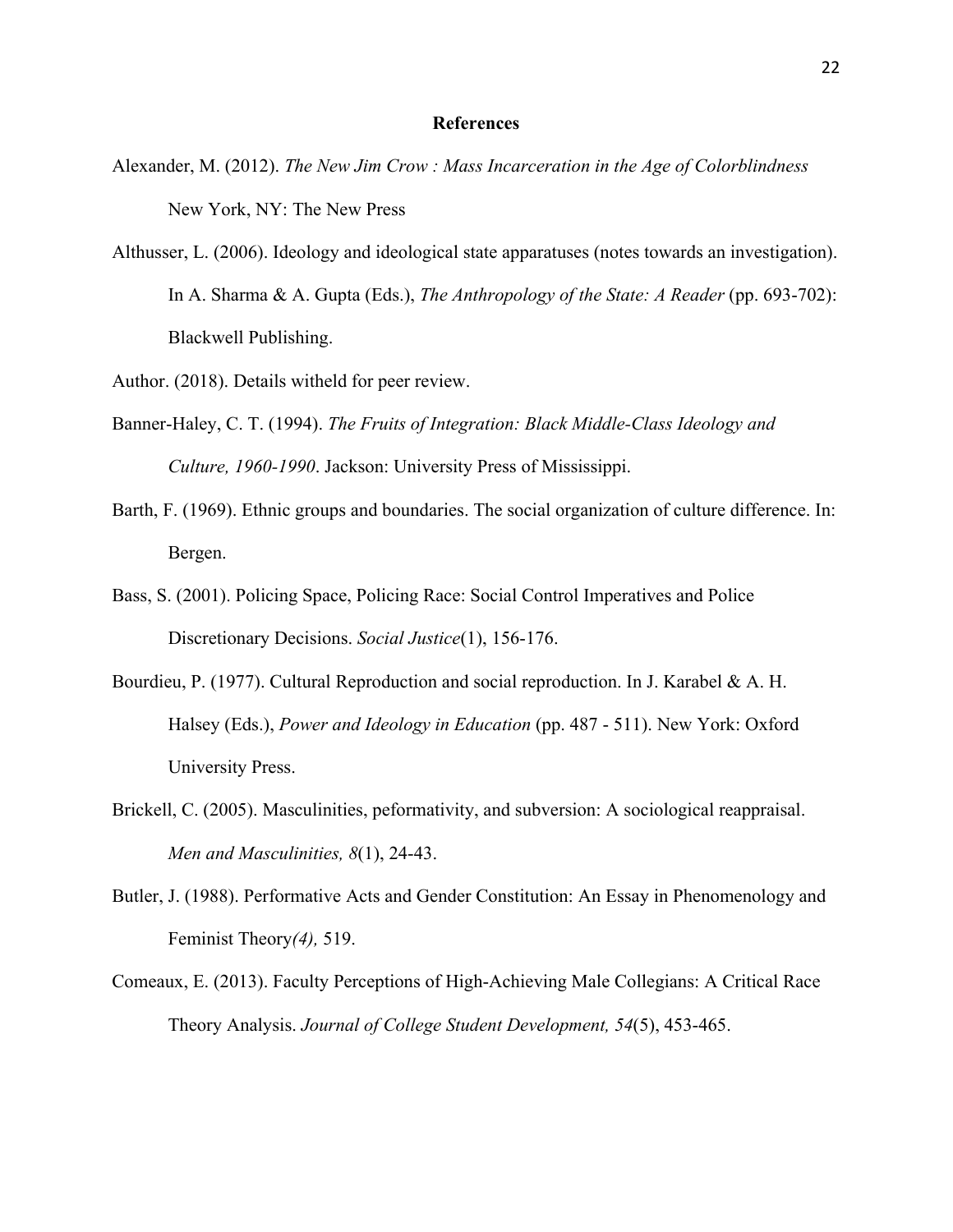- Crenshaw, K. (1993). Demarginalizing the Intersection of Race and Sex: A black feminist critique of antidiscrimination doctrine, feminist theory, and antiracist politics. In D. K. Weisberg (Ed.), *Feminist Legal Theory* (pp. p. 383 - 395). Philadelphia: Temple University Press.
- Dagbovie-Mullins, S. A. (2013). Pigtails, Ponytails, and Getting Tail: The Infantilization and Hyper-Sexualization of African American Females in Popular Culture. *Journal of Popular Culture, 46*(4), 745-771.
- Dancy, T. E. (2011). Colleges in the making of manhood and masculinity: gendered perspectives on African American males. *Gender & Education, 23*(4), 477-495.
- DuBois, W. E. B. (1903). *The Souls of Black Folk*. Chicago: A.C. McClurg and Co.
- Entman, R., & Rojecki, A. (2000). *The Black Image in the White Mind: Media and Race in America*. Chicago: The University of Chicago Press.
- Erickson, F. (1986). Qualitative Methods in Research on Teaching. In M. C. Wittrock (Ed.), *Handbook of research on teaching* (3rd ed., pp. 119 - 161). New York: MacMillan.
- Fanon, F. (1967). *Black Skin, White Masks*. New York: Grove Press.
- Feagin, J. R., Vera, H., & Imani, N. (1996). *The agony of education : Black students at white colleges and universities*: New York : Routledge, 1996.
- Fischer, M. J. (2007). Settling into Campus Life: Differences by Race/Ethnicity in College Involvement and Outcomes. *The Journal of Higher Education, 78*(2), 125-161.
- Fischer, M. J. (2010). A Longitudinal Examination of the Role of Stereotype Threat and Racial Climate on College Outcomes for Minorities at Elite Institutions. *Social Psychology of Education: An International Journal, 13*(1), 19-40.

Foucault, M. (1979). On Governmentality. *Ideology and Consciousness, 6*, 5 - 22.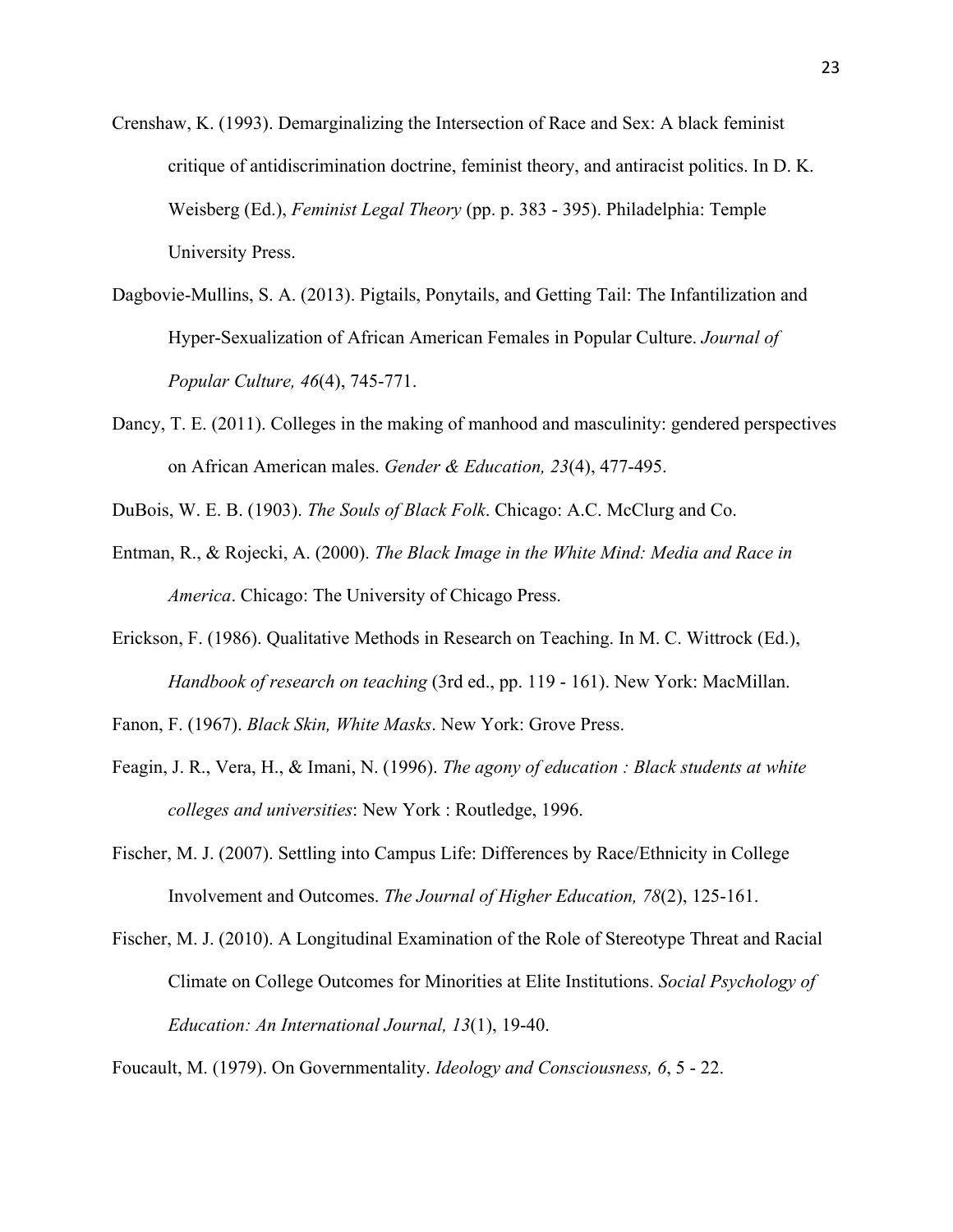- Gardiner, J. K. (2005). Men, Masculinities, and Femist Theory. In M. S. Kimmel, J. Hearn, & R. W. Connell (Eds.), *Handbook of Studies on Men and Masculinities* (pp. 35 - 50). Thousand Oaks, CA: Sage Publications.
- Gerson, J., M., & Peiss, K. (1985). Boundaries, Negotiation, Consciousness: Reconceptualizing Gender Relations. *Social Problems, 32*(4), 317.
- Gleditsch, R. F., & Berg, J. A. (2017). Racial Attitudes of University Faculty Members: Does Interracial Contact Matter? *Humboldt Journal of Social Relations, 39*, 104-116.
- Goetz, J. P., & LeCompte, M. D. (1984). *Ethnography and Qualitative Design in Educational Research*. Orlando, FL: Academic Press, Inc.
- Hall, S., Critcher, C., Jefferson, T., Clarke, J., & Robert, B. (1978). *Policing the Crisis: Mugging, the state and law and order*. London: Macmillan.
- Harper, S. R. (2009). Niggers no more: a critical race counternarrative on Black male student achievement at predominantly White colleges and universities. *International Journal of Qualitative Studies in Education, 22*(6), 697-712.
- Harper, S. R., & Harris, F. (2010). *College men and masculinities : theory, research, and implications for practice* (1st ed. ed.): Jossey-Bass.
- Harper, S. R., & Hurtado, S. (2007). Nine Themes in Campus Racial Climates and Implications for Institutional Transformation. *New Directions for Student Services*(120), 7-24.
- Harper, S. R., & Quaye, S. J. (2007). Student Organizations as Venues for Black Identity Expression and Development among African American Male Student Leaders. *Journal of College Student Development, 48*(2), 127-144.
- Harper, S. R., Smith, E. J., & Davis, C. H. F. (2016). A Critical Race Case Analysis of Black Undergraduate Student Success at an Urban University. *Urban Education, 53*(1), 3-25.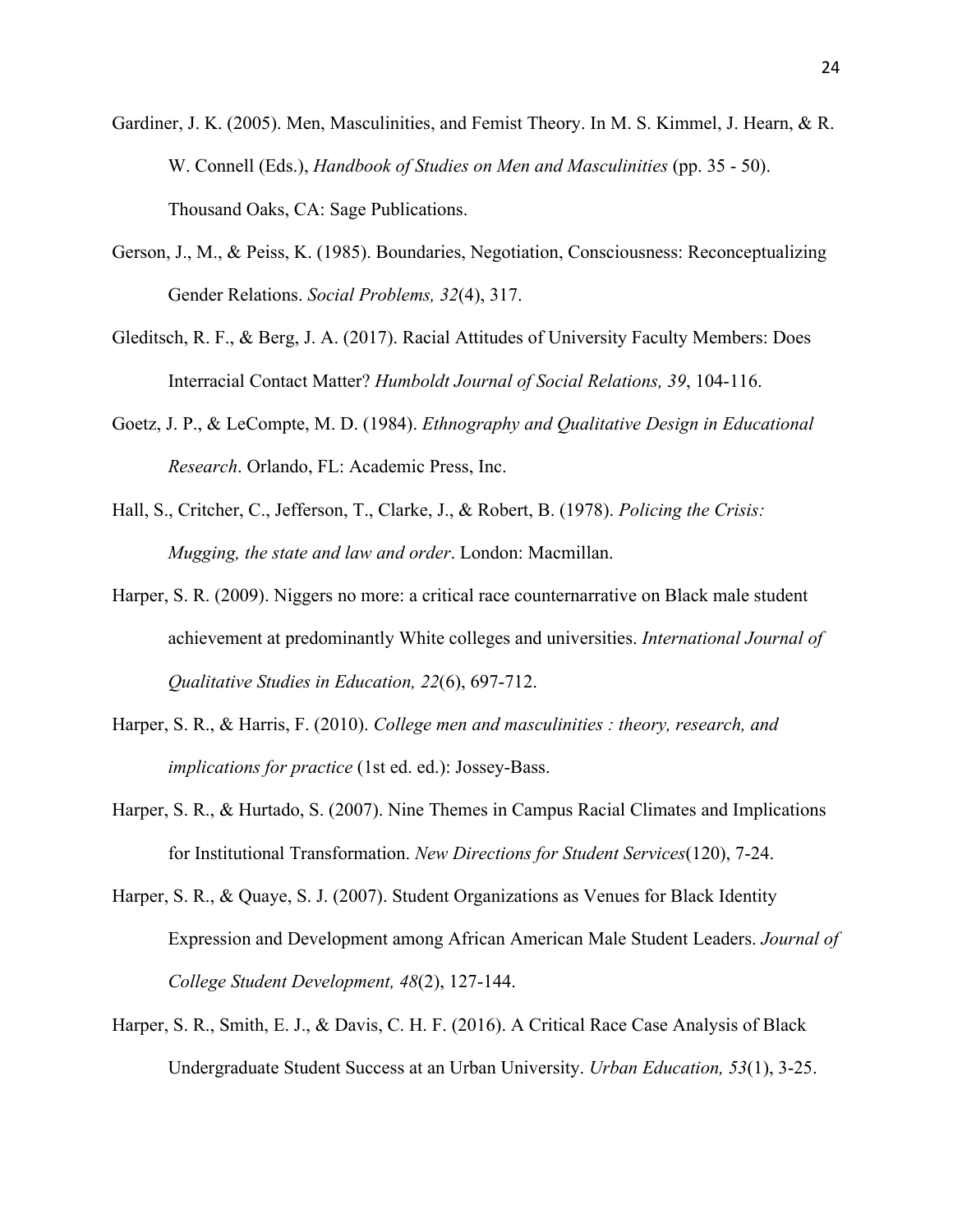Harris, C. (1993). Whiteness as Property. *Harvard Law Review, 106*(8), 1707-1791.

- Harris, F., Palmer, R. T., & Struve, L. E. (2011). "Cool Posing" on Campus: A Qualitative Study of Masculinities and Gender Expression among Black Men at a Private Research Institution. *The Journal of Negro Education, 80*(1), 47-62.
- Harris, W. G. (2003). African American Homosexual Males on Predominantly White College and University Campuses. *Journal of African American Studies, 7*(1), 47-56.
- Hattery, A., & Smith, E. (2017). *Policing black bodies: How black lives are surveilled and how to work for change.*: Rowman & Littlefield.
- Henry, W. J., Fowler, S. R., & West, N. M. (2011). Campus Climate: An Assessment of Students' Perceptions in a College of Education. *Urban Education, 46*(4), 689-718.

hooks, b. (2003). *We Real Cool: Black Men and Masculinity*. New York: Routledge.

- Hurtado, S. (2015). Thinking About Race: The Salience of Racial Identity at Two- and Four-Year Colleges and the Climate for Diversity. *The Journal of Higher Education*(1), 127.
- Jackson, B. A., & Wingfield, A. H. (2013). Getting Angry to Get Ahead: Black College Men, Emotional Performance, and Encouraging Respectable Masculinity. *Symbolic Interaction, 36*(3), 275-292.
- Johnson, D. R. (2012). Campus Racial Climate Perceptions and Overall Sense of Belonging among Racially Diverse Women in STEM Majors. *Journal of College Student Development, 53*(2), 336-346.
- Kim, Y. K. (2010). Racially Different Patterns of Student-Faculty Interaction in College: A Focus on Levels, Effects, and Causal Directions. *Journal of the Professoriate, 3*(2), 161- 189.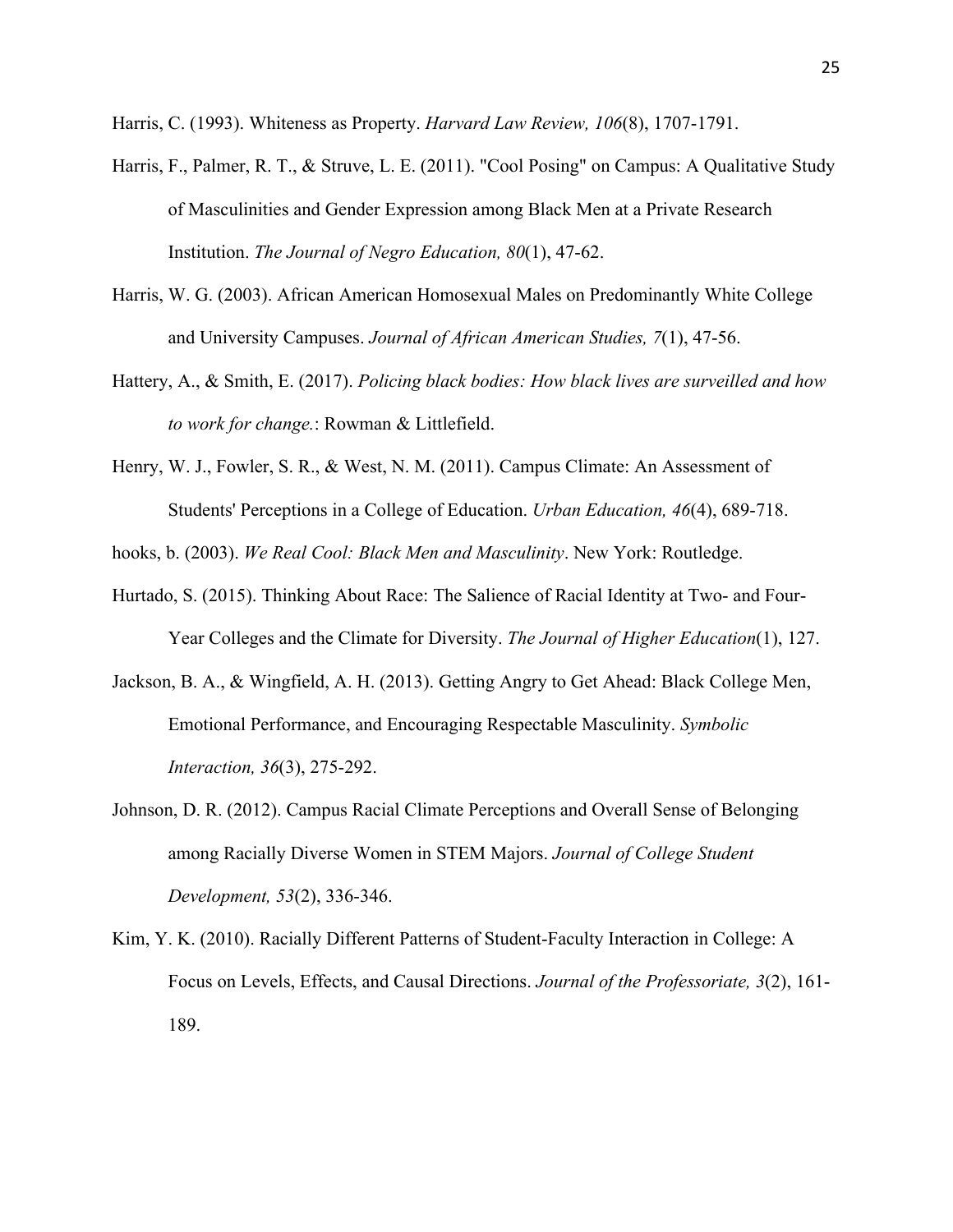- Lacy, K. R. (2004). Black spaces, black places: Strategic assimilation and identity construction in middle-class suburbia. *Ethnic & Racial Studies, 27*(6), 908-930.
- Lamb, S., Kosterina, E. V., Roberts, T., Brodt, M., Maroney, M., & Dangler, L. (2018). Voices of the Mind: Hegemonic Masculinity and Others in Mind during Young Men's Sexual Encounters. In (Vol. 21, pp. 254-275).
- Lamont, M., & Molnár, V. (2002). The Study of Boundaries in the Social Sciences. *Annual Review of Sociology, 28*, 167-195.
- Lewis, A. E., Chesler, M., & Forman, T. A. (2000). The Impact of "Colorblind" Ideologies on Students of Color: Intergroup Relations at a Predominantly White University. *The Journal of Negro Education, 69*(1/2), 74-91.
- Lincoln, Y. S., & Guba, E. G. (1985). *Naturalistic Inquiry*. Beverly Hills, CA: Sage Publications.
- Magubane, Z. (2002). Black Skins, Black Masks or 'The Return of the White Negro': Race, Masculinity, and the Public Personas of Dennis Rodman and RuPaul*(3),* 233.

Margolis, E. (2001). *The Hidden Curriculum in Higher Education*.

- McClure, S. M. (2006). Improvising Masculinity: African American Fraternity Membership in the Construction of a Black Masculinity. *Journal of African American Studies, 10*(1), 57- 73.
- McGee, E. O., & Martin, D. B. (2011). "You would not believe what I have to go through to prove my intellectual value!": Stereotype management among academically successful Black mathematics and engineering students. *American Educational Research Journal, 48*(6), 1347-1389.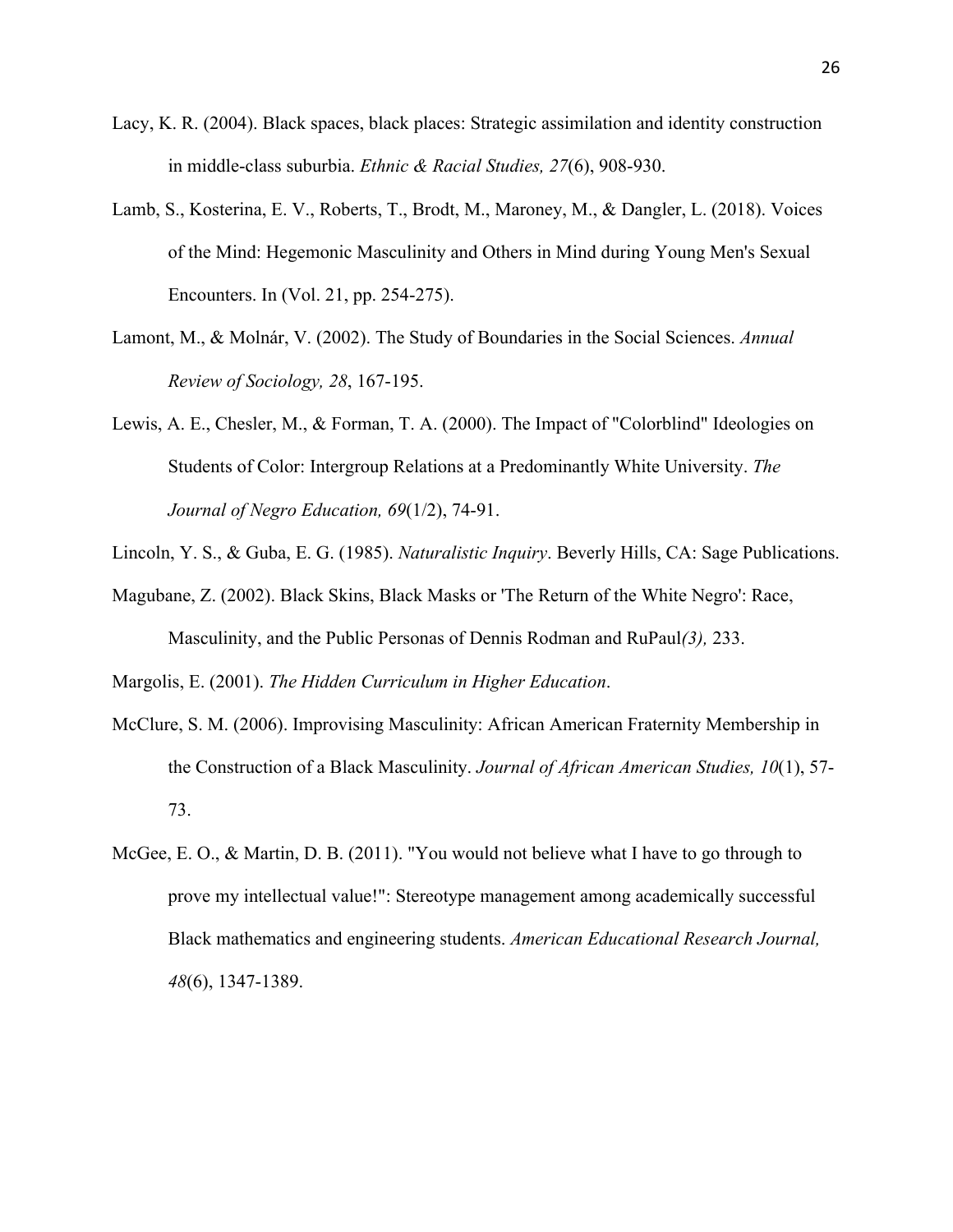- McGuire, K. M., Berhanu, J., Davis, C. H. F., & Harper, S. R. (2014). In Search of Progressive Black Masculinities: Critical Self-Reflections on Gender Identity Development among Black Undergraduate Men. *Men and Masculinities, 17*(3), 253-277.
- Nadal, K. L., Issa, M.-A., Leon, J., Meterko, V., Wideman, M., & Wong, Y. (2011). Sexual Orientation Microaggressions: "Death by a Thousand Cuts" for Lesbian, Gay, and Bisexual Youth. *Journal of LGBT Youth, 8*(3), 234-259.
- Pachucki, M. A., Pendergrass, S., & Lamont, M. (2007). Boundary processes: Recent theoretical developments and new contributions. *Poetics, 35*(6), 331-351.
- Park, J. J. (2014). Clubs and the Campus Racial Climate: Student Organizations and Interracial Friendship in College. *Journal of College Student Development, 55*(7), 641-660.
- Park, J. J., Denson, N., & Bowman, N. A. (2013). Does Socioeconomic Diversity Make a Difference? Examining the Effects of Racial and Socioeconomic Diversity on the Campus Climate for Diversity. *American Educational Research Journal, 50*(3), 466-496.
- Ray, R., & Rosow, J. A. (2010). Getting Off and Getting Intimate How Normative Institutional Arrangements Structure Black and White Fraternity Men's Approaches Toward Women. *Men and Masculinities, 12*(5), 523-546.
- Ray, R., & Rosow, J. A. (2012). The two different worlds of black and white fraternity men: visibility and accountability as mechanisms of privilege. *Journal of Contemporary Ethnography*(1), 66.
- Saint-Aubin, A. F. (2002). A Grammar of Black Masculinity: A body of science. *The Journal of Men's Studies, 10*(3), 247 - 270.

Saldana, J. (2009). *The coding manual for qualitative researchers*. Thousand Oaks, CA: Sage.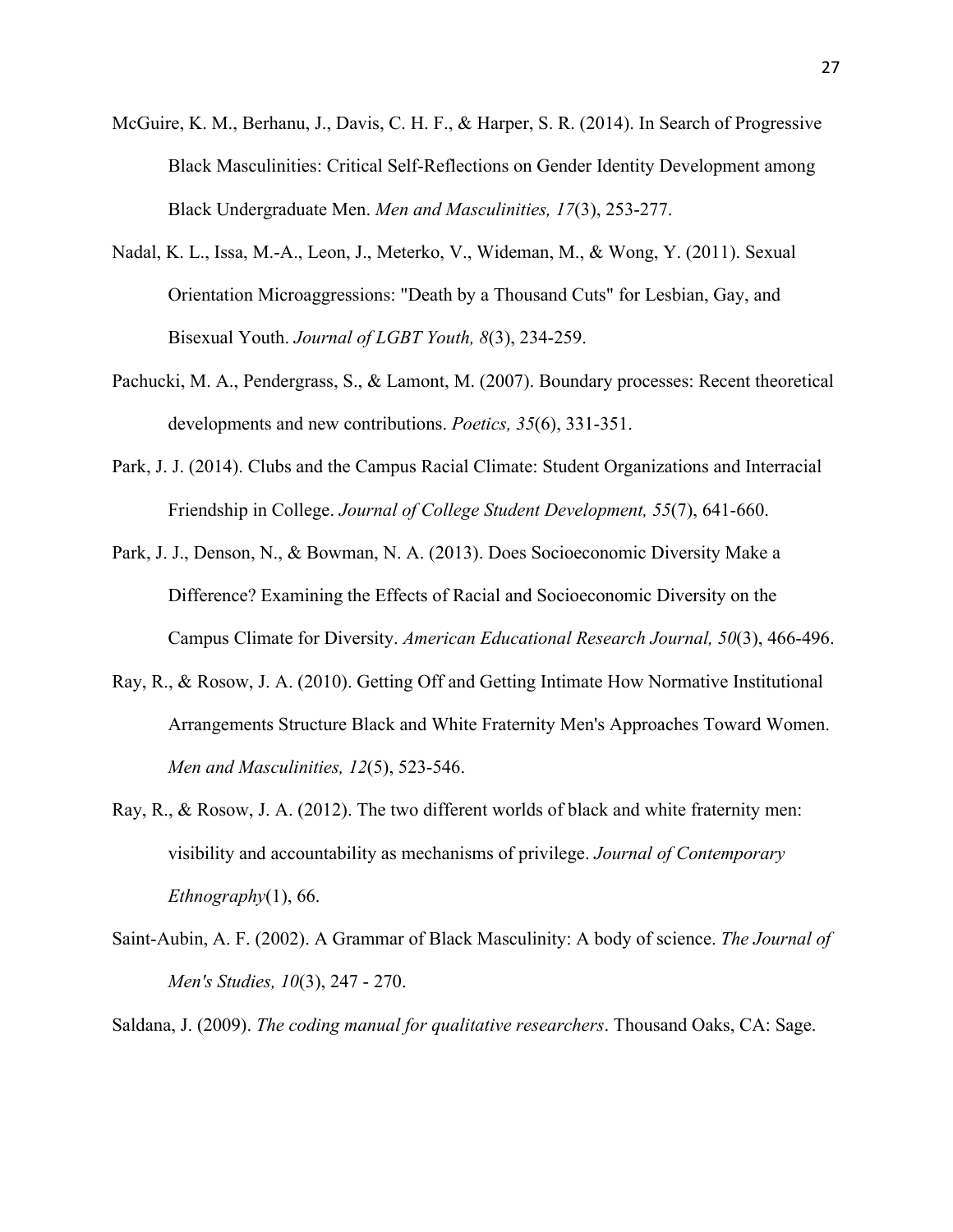- Seidman, I. E. (1991). *Interviewing as Qualitative Research: A guide for researchers in education and social sciences*. New York: Teachers College Press.
- Smith, W. A., Allen, W. R., & Danley, L. L. (2007). "Assume the Position . . . You Fit the Description". *American Behavioral Scientist, 51*(4), 551-578.
- Smith, W. A., Hung, M., & Franklin, J. D. (2011). Racial Battle Fatigue and the MisEducation of Black Men: Racial Microaggressions, Societal Problems, and Environmental Stress. *The Journal of Negro Education, 80*(1), 63-82.
- Solorzano, D., Ceja, M., & Yosso, T. (2000). Critical Race Theory, Racial Microaggressions, and Campus Racial Climate: The Experiences of African American College Students. *The Journal of Negro Education, 69*(1/2), 60-73.
- Solórzano, D. G., & Yosso, T. J. (2002). Critical Race Methodology: Counter-Storytelling as an Analytical Framework for Education Research. *Qualitative Inquiry, 8*(1), 23-44.
- Steele, C. M. (1997). A Threat in the Air: How stereotypes shape intellectual identity and performance. *American Psychologist, 52*(6), 613 - 629.
- Stewart, D.-L. (2017). *Black Collegians' Experiences in US Northern Private Colleges: A Narrative History, 1945-1965*: Springer.
- Strayhorn, T. L., & Tillman-Kelly, D. L. (2013). Queering Masculinity: Manhood and Black Gay Men in College. *Spectrum: A Journal on Black Men, 1*(2), 83-110.
- Summers, M. (2004). *Manliness and its Discontents: The Black Middle Class and the Transformation of Masculinity, 1900 - 1930*. Chapel Hill and London: The University of North Carolina Press.
- Turner, C. S. V. (1994). Guests in Someone Else's House: Students of Color. *Review of Higher Education, 17*(4), 355-370.